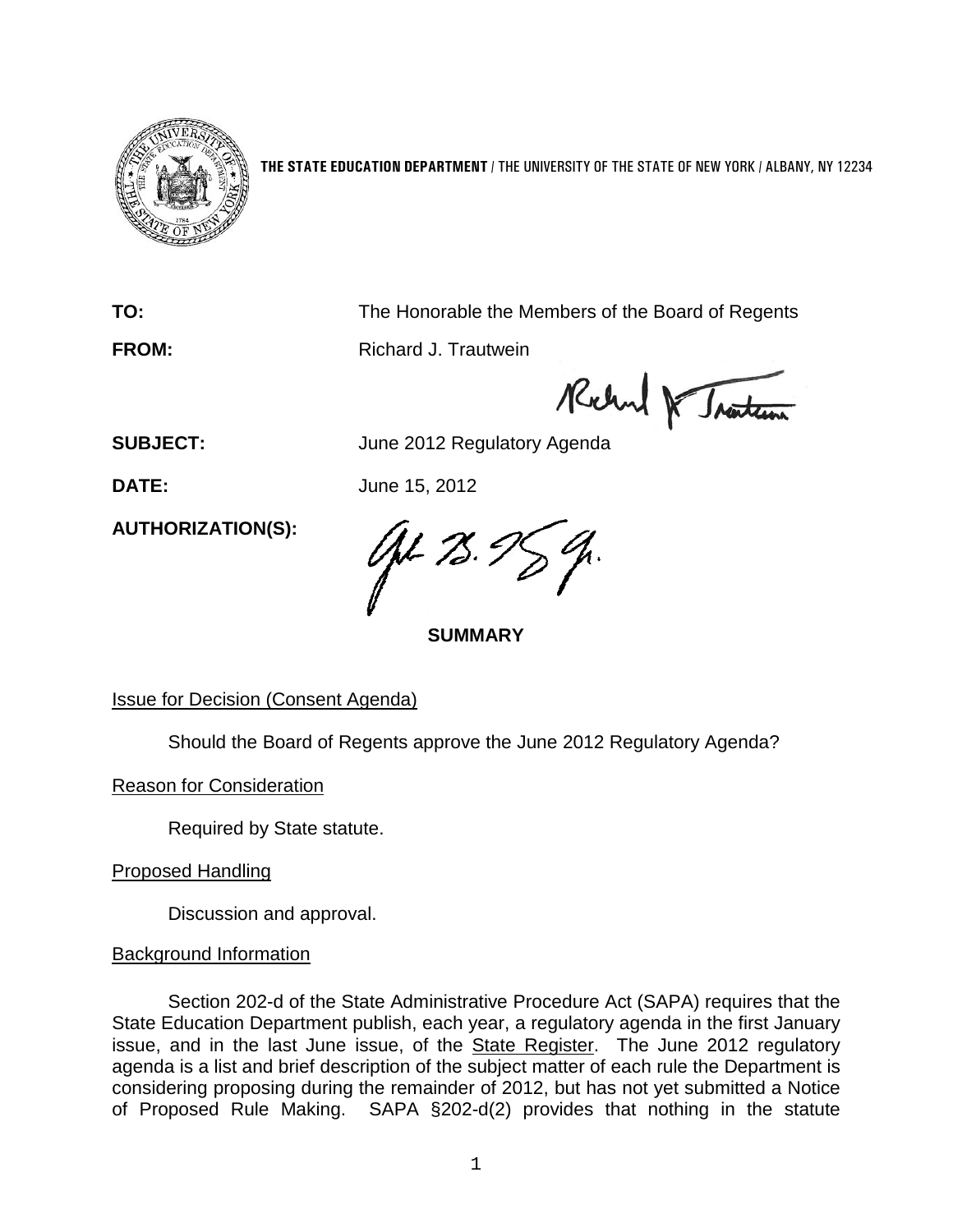precludes the Department from adopting a different rule from the one appearing in the regulatory agenda. If we do intend to adopt additional rules, the Department must indicate in the Notice of Proposed Rule Making that the rule was not under consideration when the regulatory agenda was submitted for publication. SAPA §202 d(2) also provides that nothing in the statute requires an agency to adopt a rule appearing in the regulatory agenda.

The June 2012 Regulatory Agenda is a planning document required under SAPA §202-d and provides notice to the public on regulations that the agency knows it may propose in the next 6 months. It is non-binding and does not commit the agency to adopting the listed regulations, nor does it preclude the agency from adopting regulations that are not on the list. Accordingly, Board of Regents approval of the Regulatory Agenda does not constitute approval of the listed regulations.

### Recommendation

It is recommended that Board of Regents take the following action:

VOTED: That the June 2012 Regulatory Agenda for the State Education Department be approved, as submitted.

### Timetable for Implementation

The June 2012 Regulatory Agenda will be published in the State Register on June 27, 2012.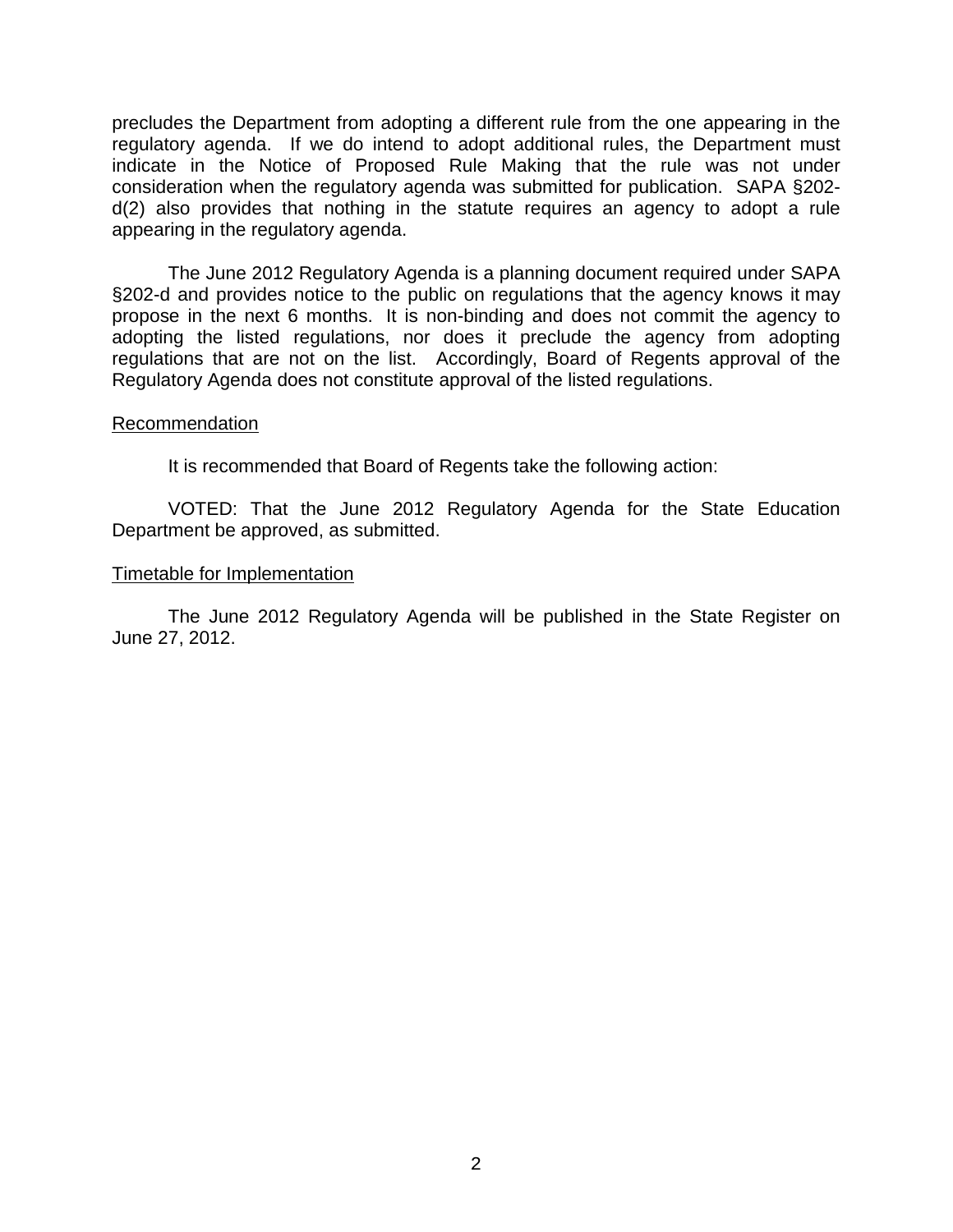# STATE EDUCATION DEPARTMENT

# 2012 REGULATORY AGENDA

Pursuant to section 202-d of the State Administrative Procedure Act, the State Education Department presents its regulatory agenda for the remainder of calendar year 2012. All section and part references are to Title 8 of the New York Code of Rules and Regulations. The State Education Department reserves the right to add, delete or modify, without further notice, except as required by the State Administrative Procedure Act, any item or information presented herein as relating to the June 2011 Regulatory Agenda.

#### OFFICE OF P-12 EDUCATION

Amendment of section 100.1(a) of the Commissioner's Regulations relating to the definition of a unit of study. A regulatory flexibility analysis for local government and a rural area flexibility analysis may be required.

Amendment of section 100.1(b) of the Commissioner's Regulations relating to the definition of a unit of credit. A regulatory flexibility analysis for local government and a rural area flexibility analysis may be required.

Amendment of section 100.2 of the Commissioner's Regulations relating to general school requirements. A regulatory flexibility analysis for local government and a rural area flexibility analysis may be required.

Addition of section 100.2(jj) of the Commissioner's Regulations relating to School Employee Training and the Dignity Act. A regulatory flexibility analysis for local government and a rural area flexibility analysis may be required.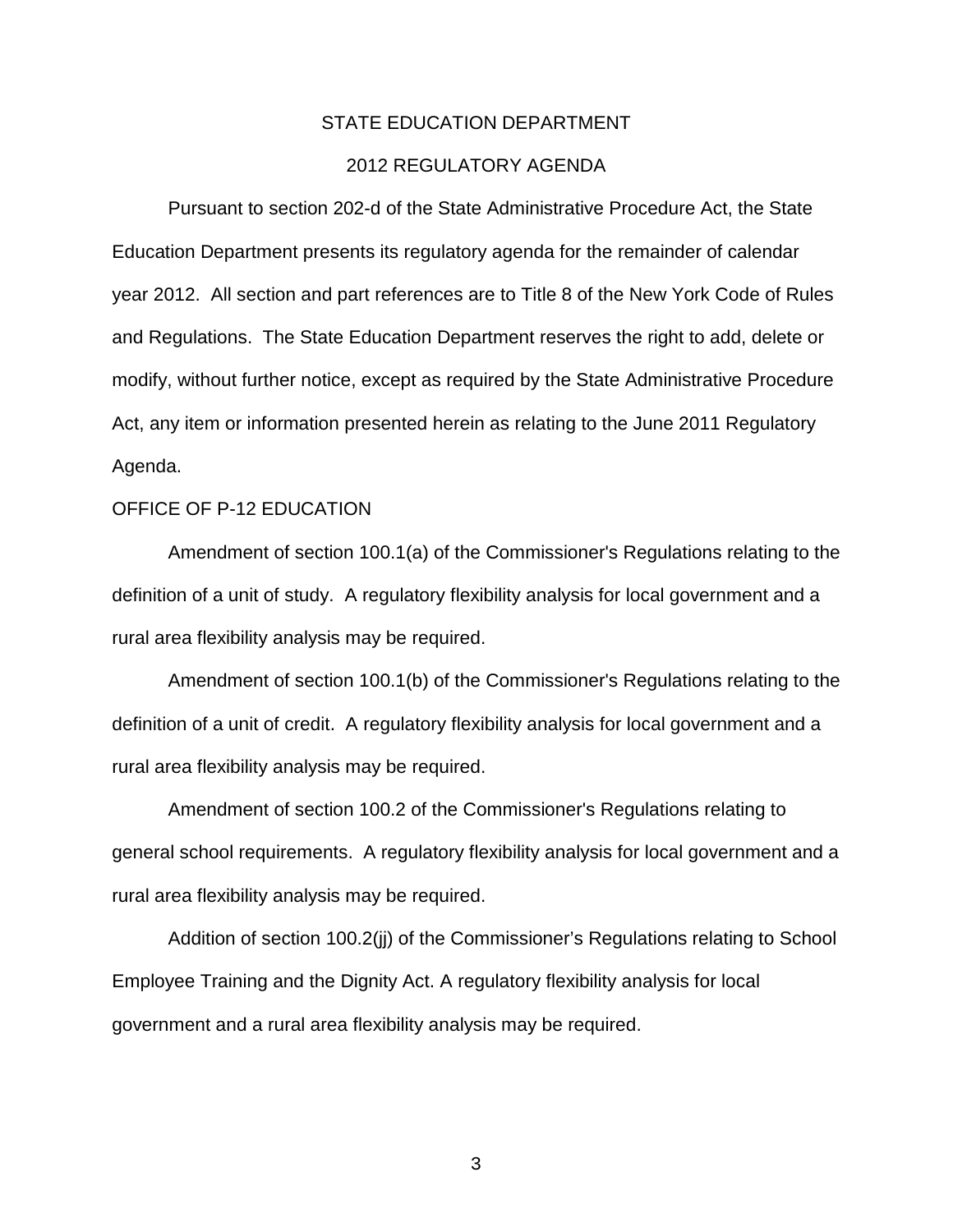Addition of section 100.2(kk) of the Commissioner's Regulations relating to Reporting Requirements under the Dignity for All Students Act. A regulatory flexibility analysis for local government and a rural area flexibility analysis may be required.

Amendment of Part 125 of the Commissioner's Regulations relating to the requirements for the voluntary registration of nonpublic nursery schools and kindergartens. A regulatory flexibility analysis for local government and a rural area flexibility analysis may be required.

Amendment of section 151-1.3(e)(1) of the Commissioner's Regulations relating to the Universal Pre-Kindergarten program. A regulatory flexibility analysis for local government and a rural area flexibility analysis may be required.

Amendment to section 100.2(m) of the Commissioner's Regulations to revise the public reporting requirements to reflect any changes required as a result of New York's approved Elementary and Secondary Education Act waiver request. A job impact statement, regulatory impact statement, assessment of public comment, regulatory flexibility analysis for local government and a rural area flexibility analysis may be required.

Amendment to section 100.2(p) of the Commissioner's Regulations to revise the accountability determinations and the school report card to reflect any changes required as a result of New York's approved Elementary and Secondary Education Act waiver request. A job impact statement, regulatory impact statement, assessment of public comment, regulatory flexibility analysis for local government and a rural area flexibility analysis may be required.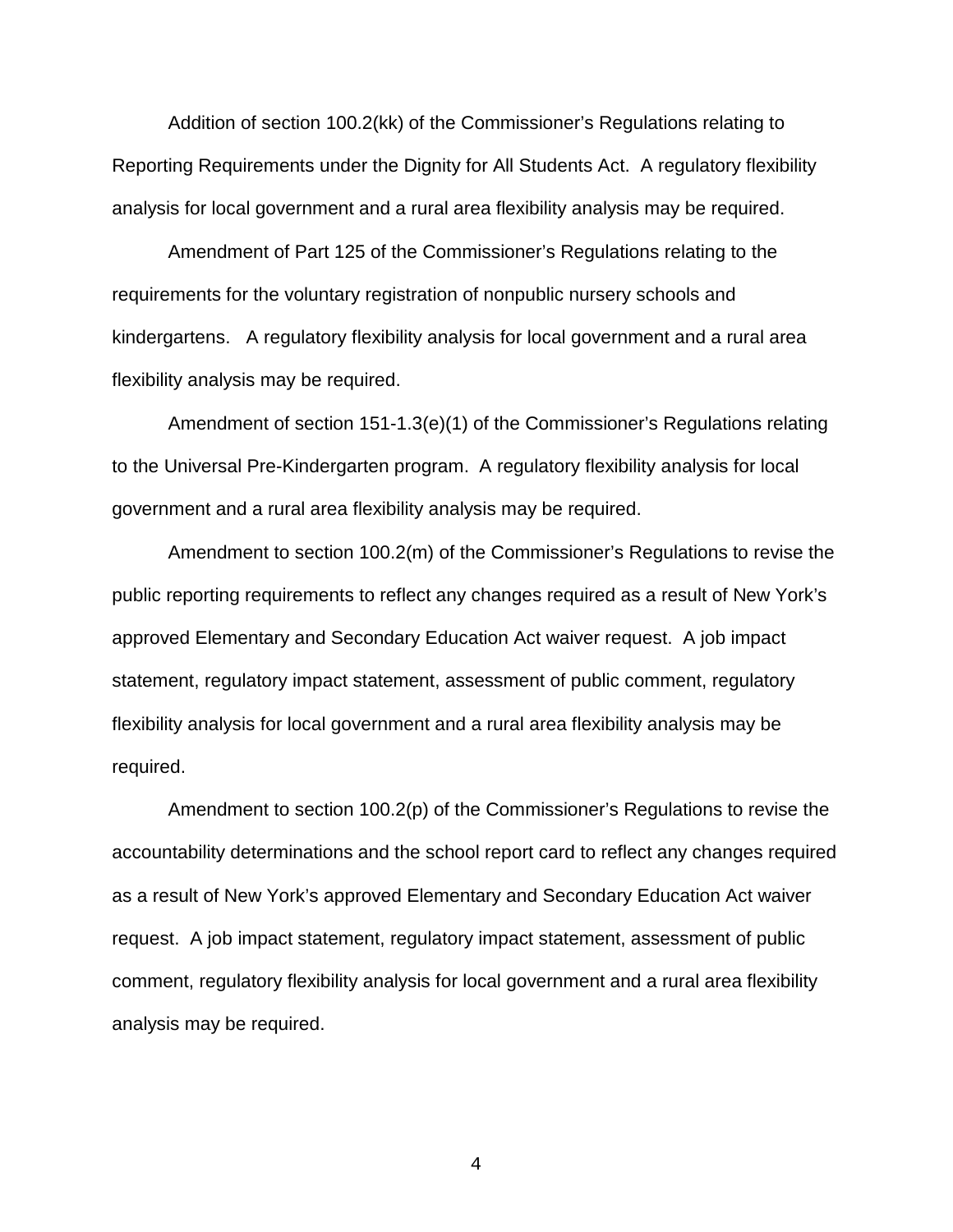Amendment of section 100.2(p) of the Commissioner's Regulations to revise the procedure for registration of public schools. A job impact statement, regulatory impact statement, assessment of public comment, regulatory flexibility analysis for local government and a rural area flexibility analysis may be required.

Amendment of section 100.2(x) of the Commissioner's Regulations, relating to the education of homeless children. A job impact statement, regulatory impact statement, assessment of public comment, regulatory flexibility analysis for local government and a rural area flexibility analysis may be required.

Amendment of section 100.4(b) of the Commissioner's Regulations relating to program requirements in grades five and six. A regulatory flexibility analysis for local government and a rural area flexibility analysis may be required.

Amendment of section 100.4(c) of the Commissioner's Regulations relating to unit of study requirements in grades seven and eight. A regulatory flexibility analysis for local government and a rural area flexibility analysis may be required.

Amendment of section 100.4(d) of the Commissioner's Regulations relating to grade eight acceleration for diploma credit. A regulatory flexibility analysis for local government and a rural area flexibility analysis may be required.

Amendment of section 100.4(h) of the Commissioner's Regulations relating to models for Middle Level Education. A regulatory flexibility analysis for local government and a rural area flexibility analysis may be required.

Amendment of section 100.5(a), (b) and (c) of the Commissioner's Regulations relating to graduation and diploma requirements. A regulatory flexibility analysis for local government and a rural area flexibility analysis may be required.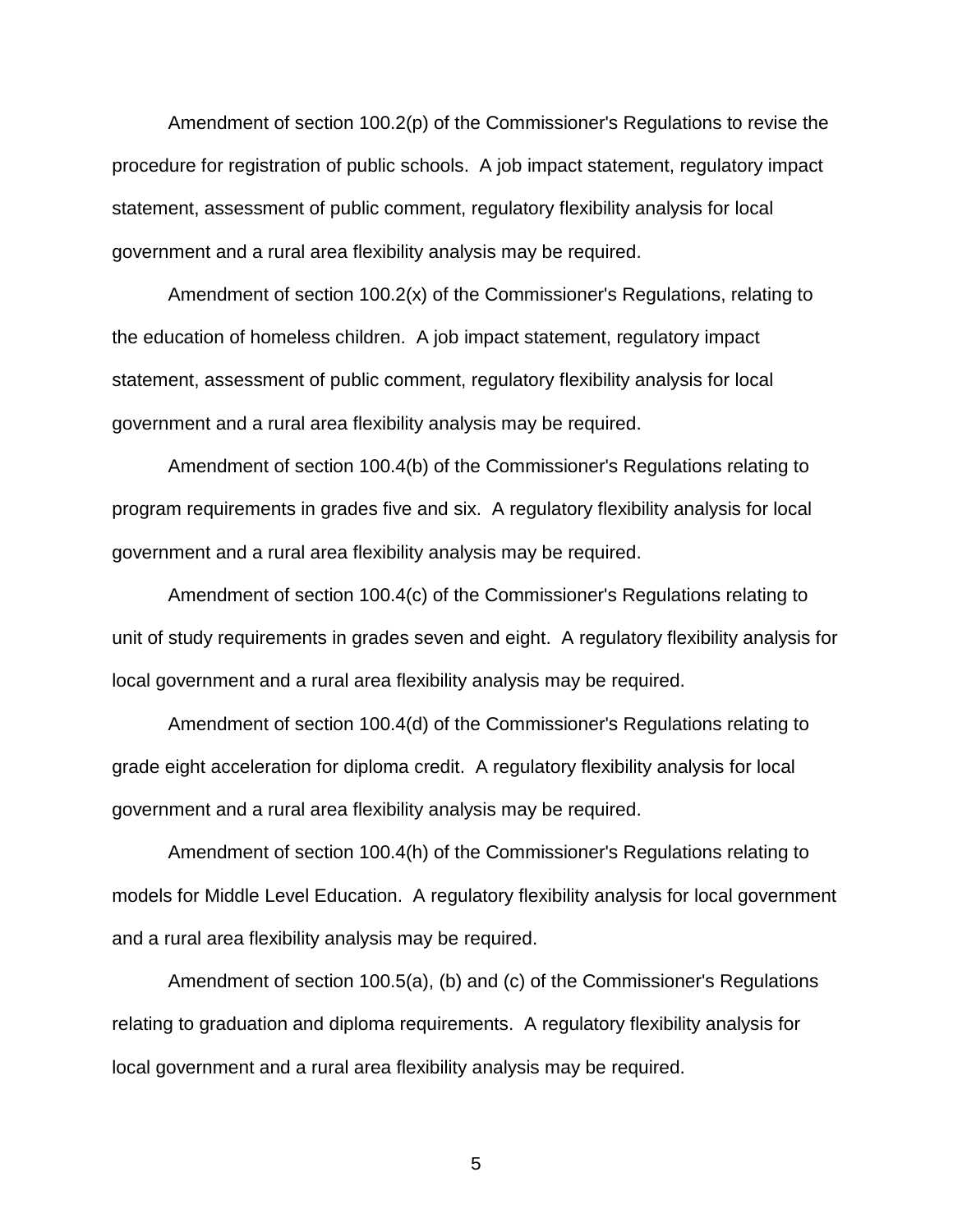Amendment of section 100.5(a)(5)(i) of the Commissioner's Regulations relating to the State Assessment System. A regulatory flexibility analysis for local government and a rural area flexibility analysis may be required.

 Amendment of section 100.5(d) of the Commissioner's Regulations relating to Career and Technical Education programs. A regulatory flexibility analysis for local government and a rural area flexibility analysis may be required.

Amendment of section 100.18 relating to the registration of public schools and identification of, support for and/or intervention in Reward Schools, Priority Schools, and Focus Schools and Districts in order to conform to New York's ESEA waiver request. A job impact statement, regulatory impact statement, assessment of public comment, regulatory flexibility analysis for local government and a rural area flexibility analysis may be required.

Repeal of sections 100.14 and 100.15 of the Commissioner's Regulations relating to Excelsior Scholars Program and Grants for Summer Institutes for Mathematics and Science Teachers.

Amendment of section 117 of the Commissioner's Regulations relating to diagnostic screening for students who are new entrants or who have low test scores in reading or mathematics. A regulatory flexibility analysis for local government and a rural area flexibility analysis may be required.

Amendment of Commissioner's Regulations relating to the Concussion Management Awareness Act (L. 2011, Ch. 496). A regulatory flexibility analysis for local government and a rural area flexibility analysis may be required.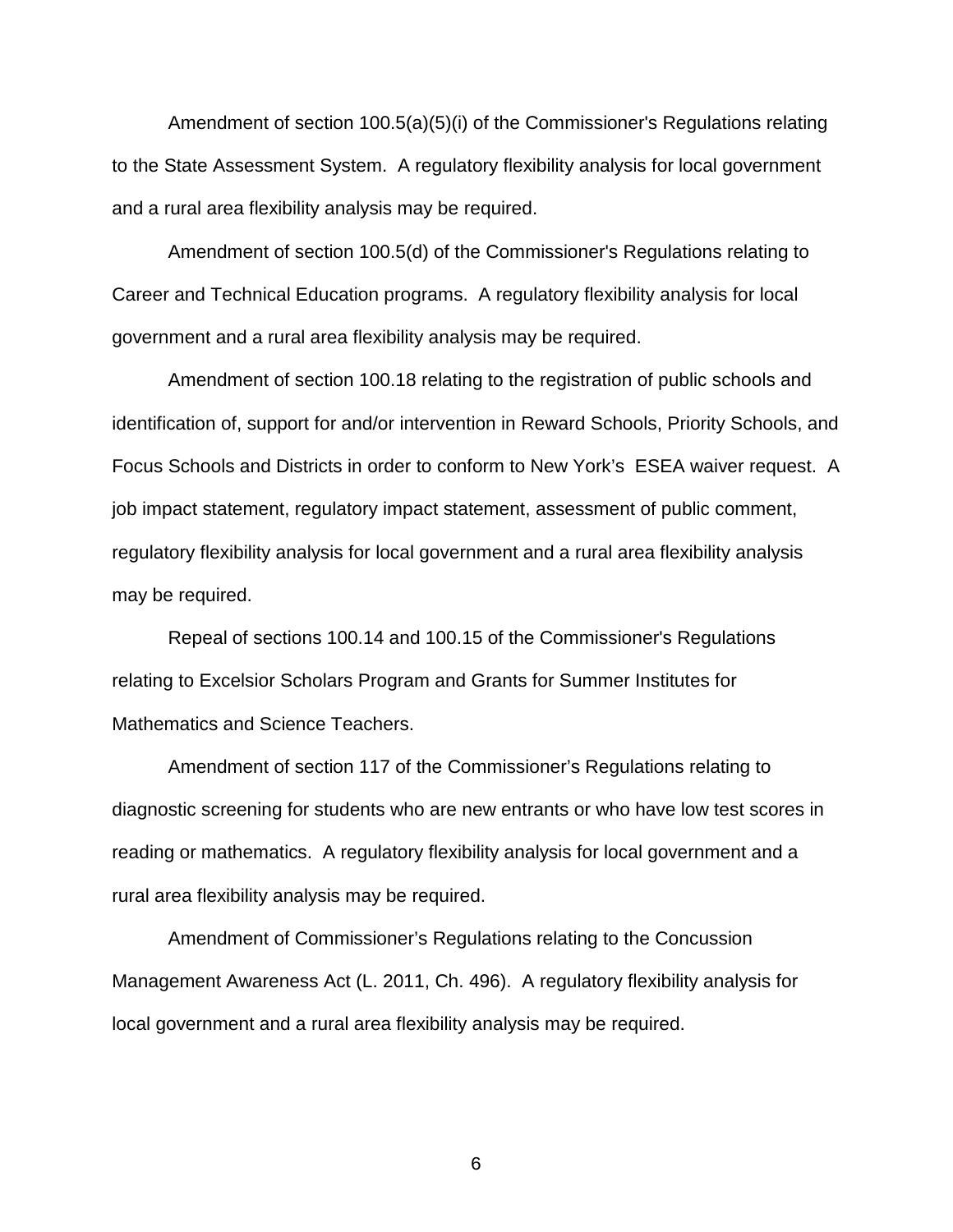Amendment of Commissioner's Regulations relating to the instructional reporting and improvement system. A regulatory flexibility analysis for local government and a rural area flexibility analysis may be required.

Amendment of Commissioner's Regulations relating to the Early Warning System and the use of standardized student-level attendance rules. A regulatory flexibility analysis for local government and a rural area flexibility analysis may be required.

Amendment of the Commissioner's Regulations to conform to and implement Chapter 101 of the Laws of 2010, relating to charter schools. A regulatory flexibility analysis for local government and a rural area flexibility analysis may be required.

Amendment of Part 119 of the Commissioner's Regulations to add a section relating to residency determinations of students attending charter schools. A regulatory flexibility analysis for local government and a rural area flexibility analysis may be required.

Amendment of Part 119 of the Commissioner's Regulations to add a section relating to procedures regarding complaints brought pursuant to Education Law section 2855. A regulatory flexibility analysis for local government and a rural area flexibility analysis may be required.

Amendment of section 119.1(e) of the Commissioner's Regulations relating to financing of charter schools. A regulatory flexibility analysis for local government and a rural area flexibility analysis may be required.

Amendment of section 3.16 of the Rules of the Board of Regents relating to the delegation to the Commissioner of Education of the Board of Regents' authority to conduct certain charter school public hearings required by Article 56 of the Education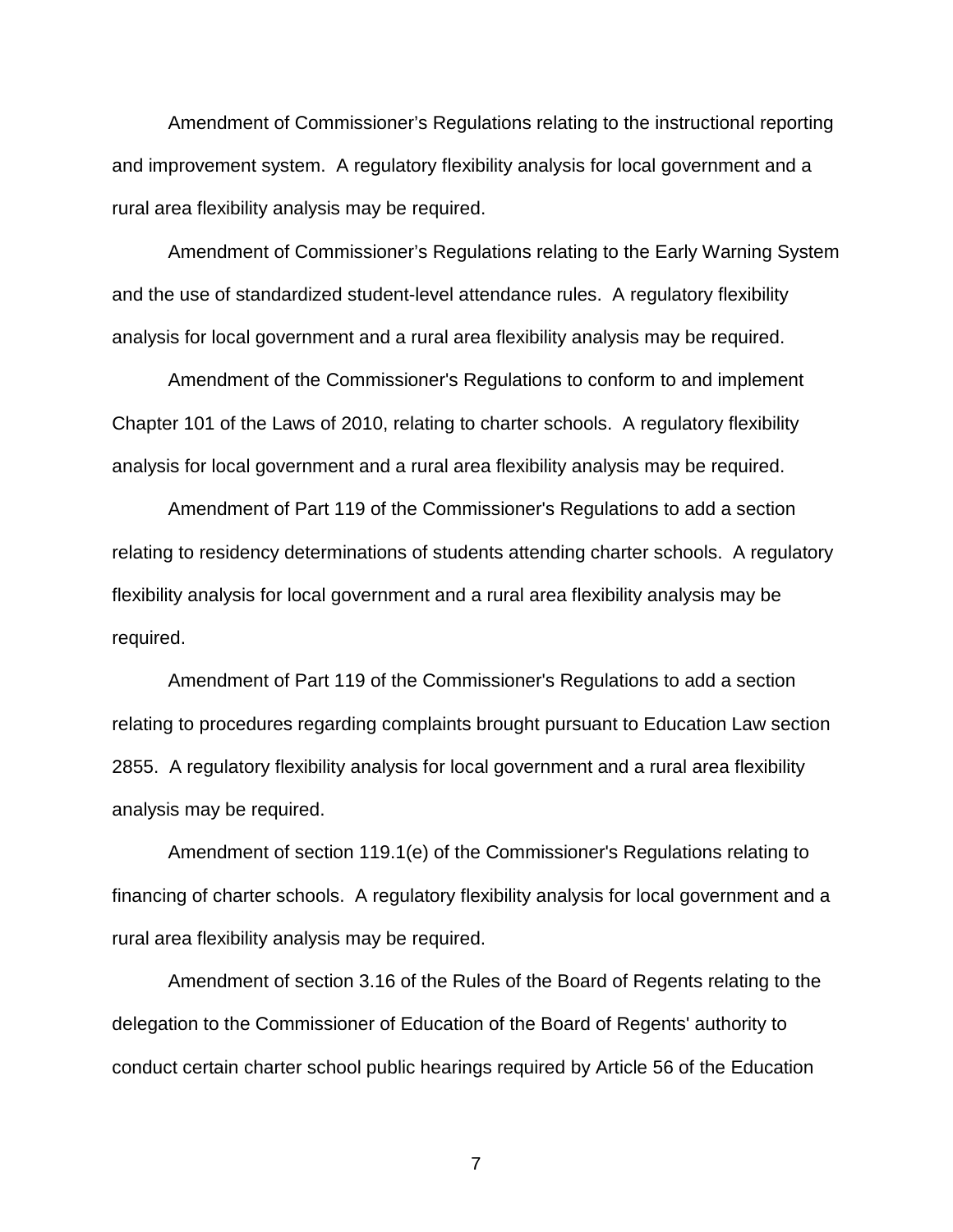Law. A regulatory flexibility analysis for local government and a rural area flexibility analysis may be required.

Amendment of section 120.3 of the Commissioner's Regulations to revise the public school choice requirements to reflect any changes required as a result of New York's approved Elementary and Secondary Education Act waiver request. A job impact statement, regulatory impact statement, assessment of public comment, regulatory flexibility analysis for local government and a rural area flexibility analysis may be required.

Amendment of section 120.4 of the Commissioner's Regulations to revise the Supplemental Educational Services (SES) requirements to reflect any changes required as a result of New York's approved Elementary and Secondary Education Act waiver request. A job impact statement, regulatory impact statement, assessment of public comment, regulatory flexibility analysis for local government and a rural area flexibility analysis may be required.

Amendment of Parts 100 and 200 of the Commissioner's Regulations to make certain technical amendments, including corrections to cross citations, as may be appropriate and to conform to possible changes made to federal regulations this year. A regulatory flexibility analysis for local government and a rural area flexibility analysis may be required.

Amendment of section 136.3(b) to conform to Education Law section 901, as amended by Laws of 2006, Ch. 58, pt. A-1, §57, which removed exemption of the city school districts of Rochester and Buffalo from requirement to provide school health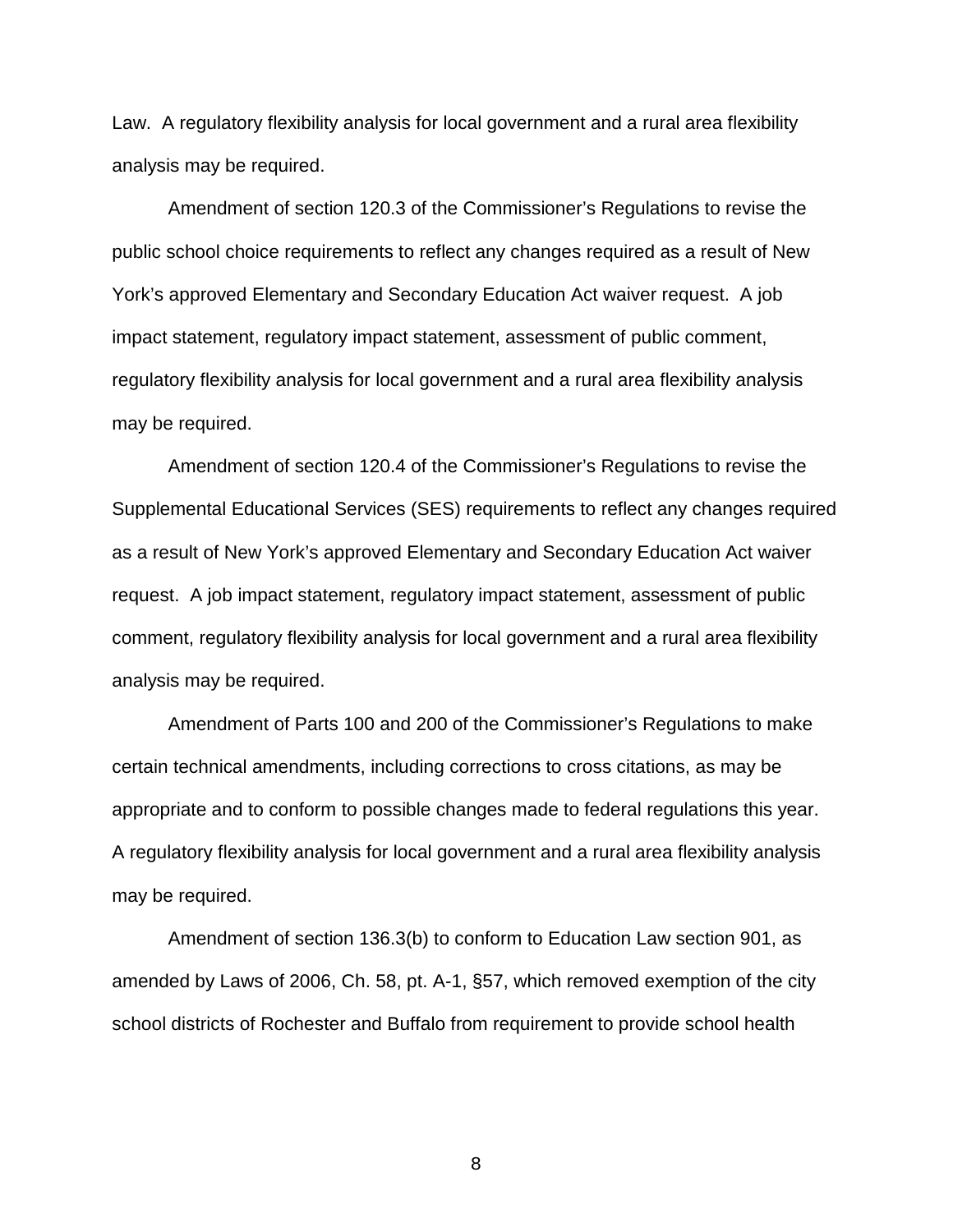services. A regulatory flexibility analysis for local government and a rural area flexibility analysis may be required.

Amendment of section 144.11 of the Commissioner's Regulations to eliminate requirement that school districts have an Early Grade Class Size Reduction Plan. A regulatory flexibility analysis for local government and a rural area flexibility analysis may be required.

Amendment of Part 154 of Commissioner's Regulations regarding the identification of and provision of services to Limited English Proficient students. A job impact statement, regulatory impact statement, assessment of public comment, regulatory flexibility analysis for local government and a rural area flexibility analysis may be required.

Amendment of section 100.5 of the Commissioner's Regulations relating to high school diploma requirements for students with disabilities. A regulatory flexibility analysis for local government and a rural area flexibility analysis may be required.

Amendment of section 200.2(b) of the Commissioner's Regulations relating to written policies for the declassification of students with disabilities, as may be necessary to conform to changes to State statute. A regulatory flexibility analysis for local government and a rural area flexibility analysis may be required.

Amendment of section 200.2(g) of the Commissioner's Regulations relating to special education space requirements plans, as may be necessary to conform to changes to State statute. A regulatory flexibility analysis for local government and a rural area flexibility analysis may be required.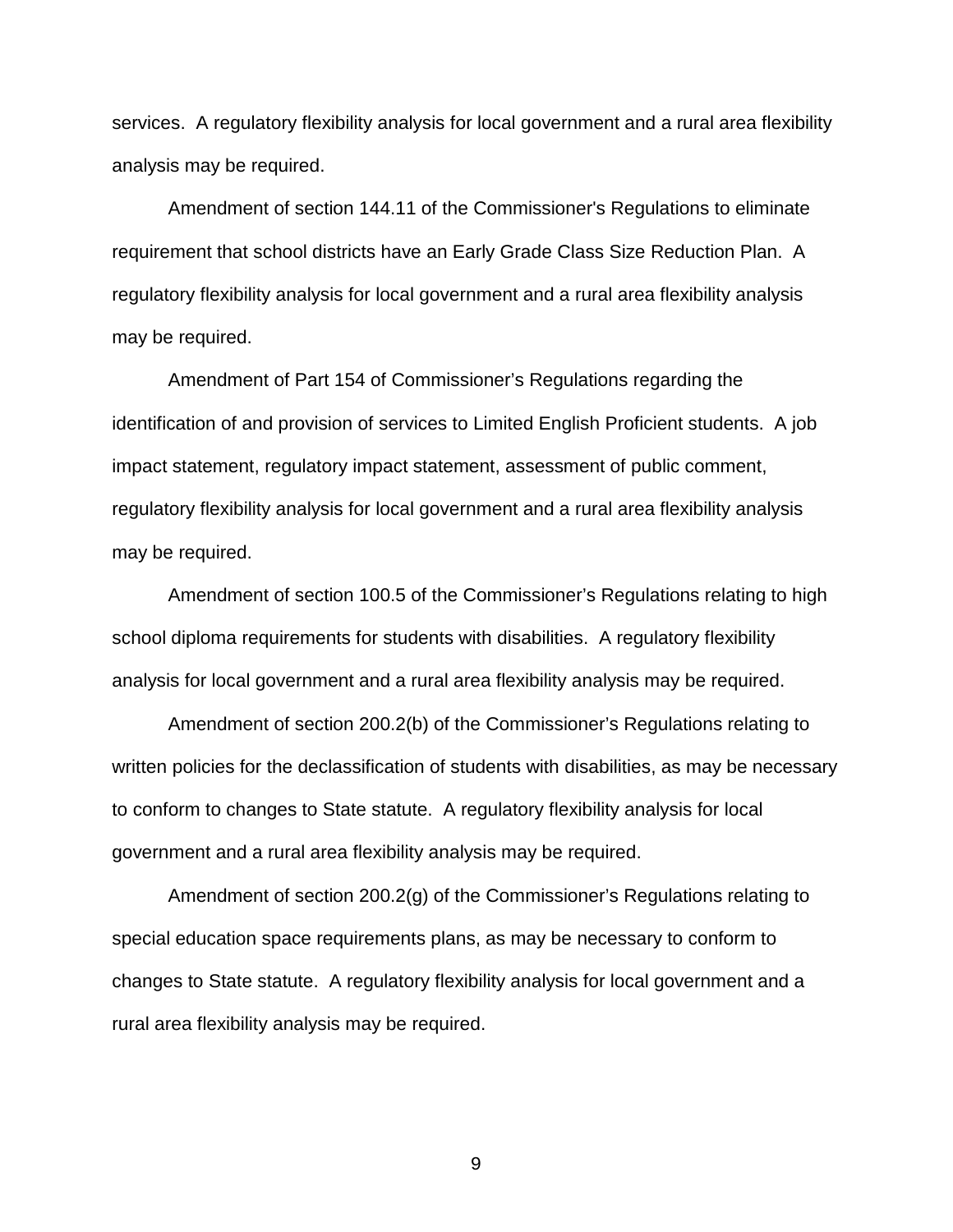Amendment of section 200.3(a) and (c) of the Commissioner's Regulations relating to the membership of the Committee on Special Education (CSE), Subcommittee on Special Education, and Committee on Preschool Special Education, as may be necessary to conform to changes to State statute. A regulatory flexibility analysis for local government and a rural area flexibility analysis may be required.

Amendment of sections 200.4(i) and 200.5(a) of the Commissioner's Regulations relating to written notice upon graduation or aging out and the development of adult service recommendations for students with disabilities placed in residential schools, as may be necessary to conform to changes to State statute. A regulatory flexibility analysis for local government and a rural area flexibility analysis may be required.

Amendment of section 200.5(b) of the Commissioner's Regulations relating to parental consent for initial provision of special education services in a 12-month special service and/or program, as may be necessary to conform to changes to State statute. A regulatory flexibility analysis for local government and a rural area flexibility analysis may be required.

Amendment of section 200.5(b)(1)(iii) of the Commissioner's Regulations relating to parental consent to access a parent's public benefits or insurance, as may be necessary to conform to federal regulations. A regulatory flexibility analysis for local government and a rural area flexibility analysis may be required.

Amendment of section 200.5(c) of the Commissioner's Regulations relating to written notice to parents regarding CSE and Subcommittee meetings, as may be necessary to conform to changes to State statute. A regulatory flexibility analysis for local government and a rural area flexibility analysis may be required.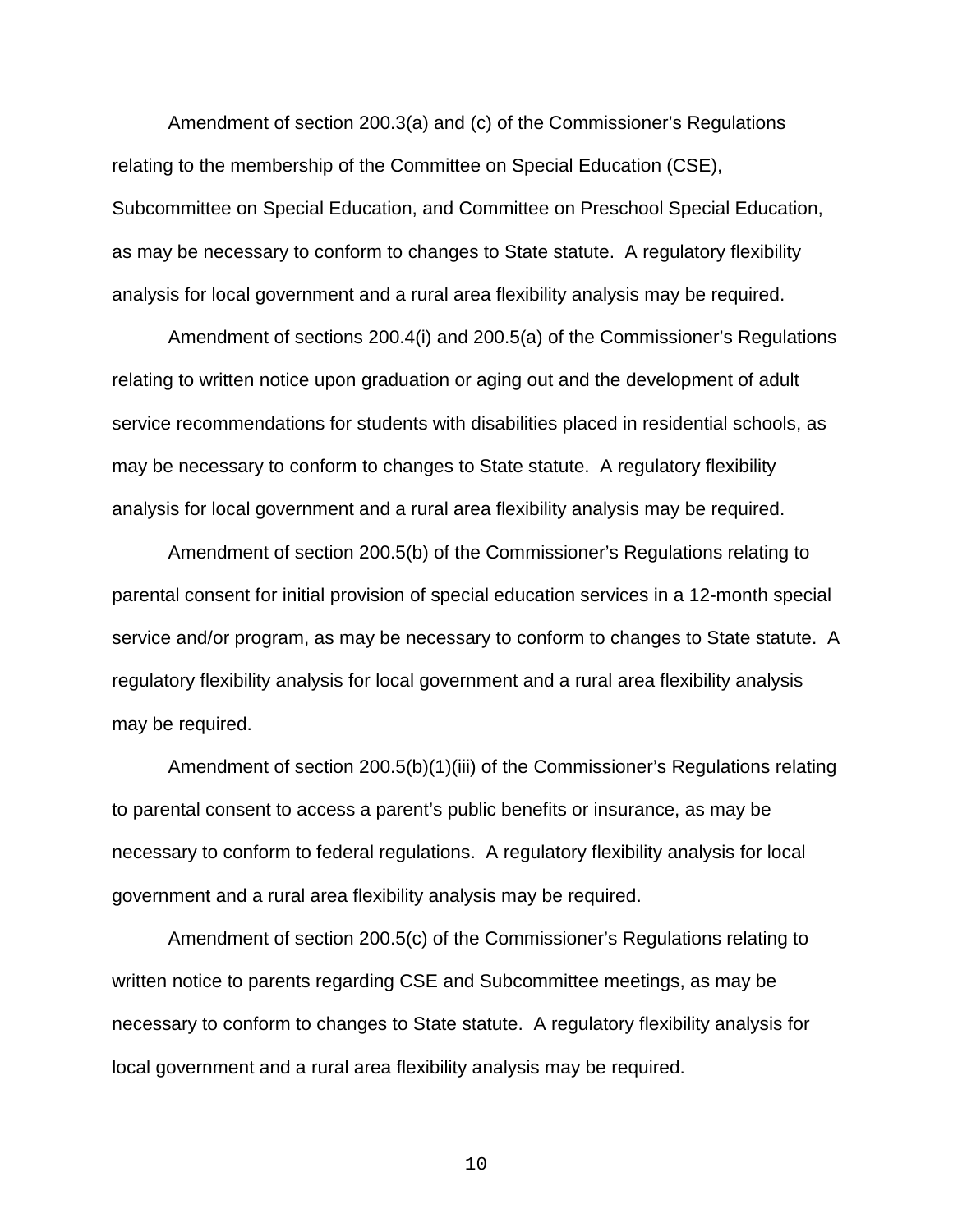Amendment to sections 200.5(h) and (j) of the Commissioner's Regulations relating to mediation and impartial due process hearings for students with disabilities parentally placed in private schools, as may be necessary to conform to changes to State statute. A regulatory flexibility analysis for local government and a rural area flexibility analysis may be required.

Amendment of section 200.6 of the Commissioner's Regulations relating to a school district's responsibilities for a student with a disability placed in an in-state or outof-state private school. A regulatory flexibility analysis for local government and a rural area flexibility analysis may be required.

Amendment of sections 200.7 and 200.20(a) of the Commissioner's Regulations relating to the program standards for private schools and preschool programs approved to serve students with disabilities. A regulatory flexibility analysis for local government and a rural area flexibility analysis may be required.

Amendment to section 200.7(d) of the Commissioner's Regulations relating to the approval of the Commissioner of Education on an appointment of a student with a disability to a State-supported school and evaluations conducted by State-supported schools, as may be necessary to conform to changes to State statute. A regulatory flexibility analysis for local government and a rural area flexibility analysis may be required.

Amendment of section 200.16 of the Commissioner's Regulations relating to parent selection of a preschool evaluator, as may be necessary to conform to changes to State statute. A regulatory flexibility analysis for local government and a rural area flexibility analysis may be required.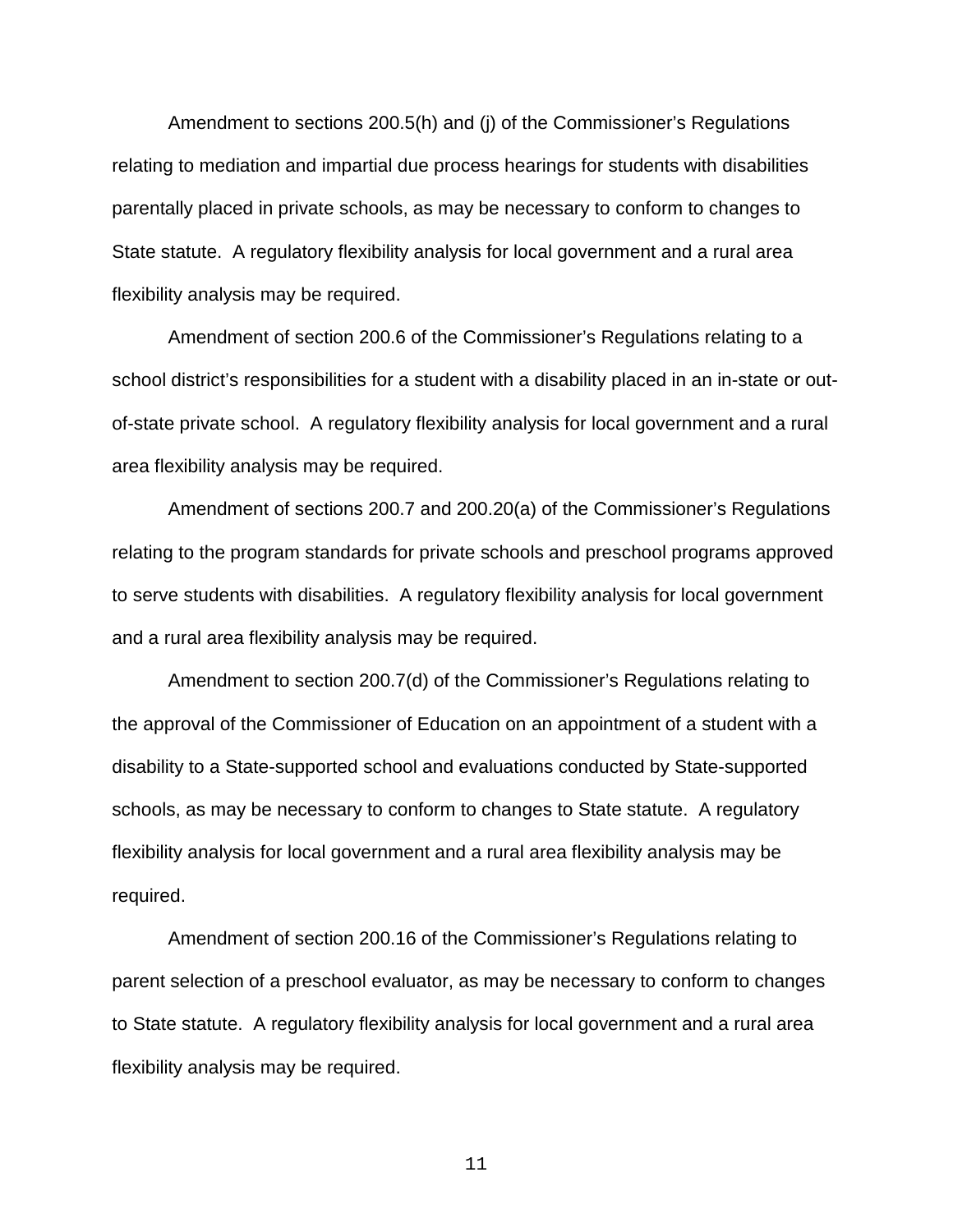Amendment of section 200.20(a) of the Commissioner's Regulations relating to public school districts as preschool evaluators and the approval of preschool programs, as may be necessary to conform to changes to State statute. A regulatory flexibility analysis for local government and a rural area flexibility analysis may be required.

# Agency Representative:

Information may be obtained, and written comments may be submitted,

concerning any of the above proposed amendments by contacting:

Ken Slentz

Deputy Commissioner P-12

New York State Education Department

State Education Building, Room 2M West

89 Washington Avenue

Albany, New York 12234

(518) 474-3862

nysedp12@mail.nysed.gov

# OFFICE OF HIGHER EDUCATION

Amendment of Part 30 of the Regents Rules relating to alignment of tenure areas to certain certification areas. A rural area flexibility analysis may be required.

Amendment of section 80-1.8 of the Commissioner's Regulations to correct the language regarding the Reissuance of an initial certificate.

Amendment of Part 80 of the Commissioner's Regulations relating to changes to the requirements for certification examinations for teachers. A rural area flexibility analysis may be required.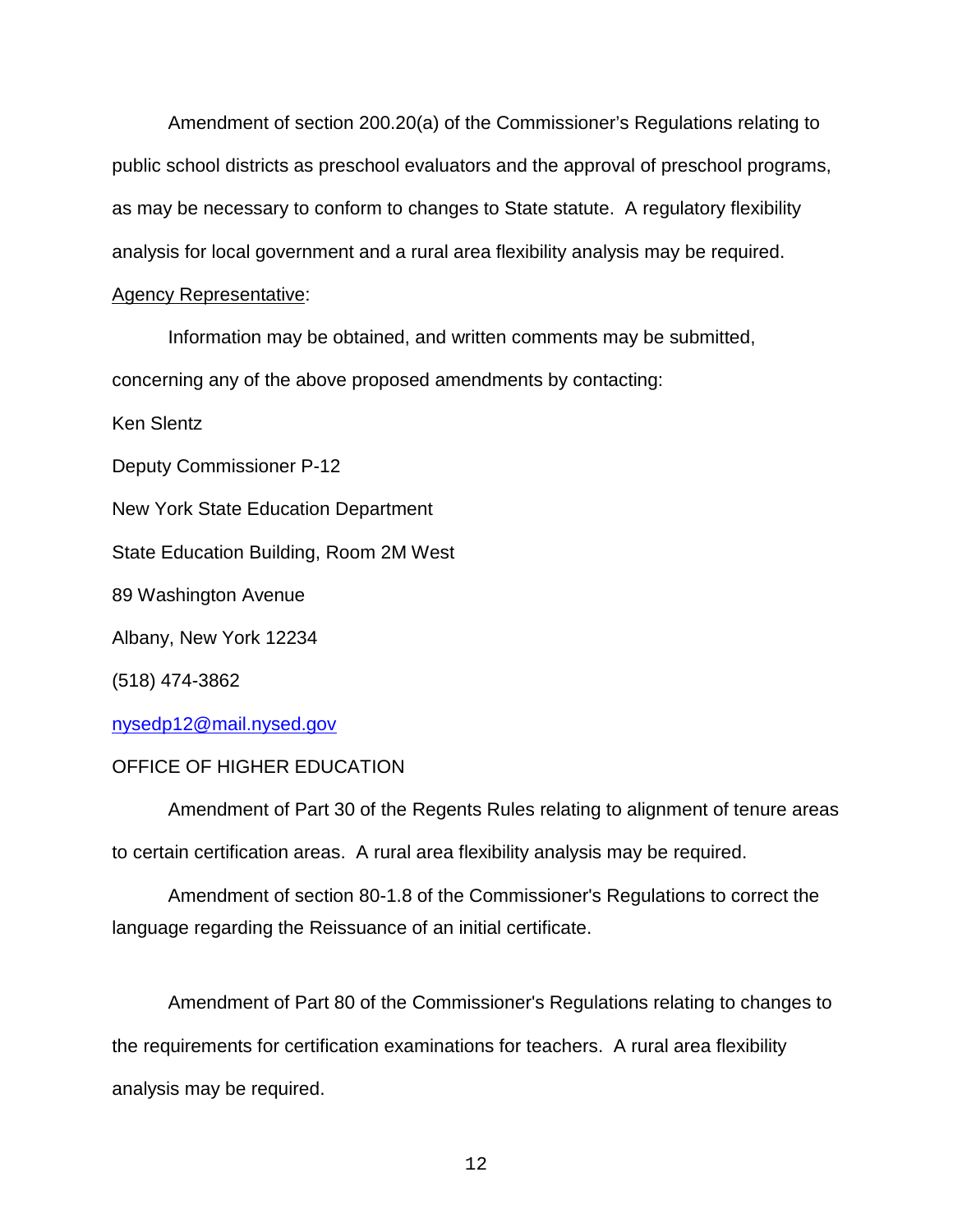Amendment of section 80-3.10 of the Commissioner's Regulations to clarify that the School District Leader certificate is the only certificate required for a Superintendent also performing the roles of principal or business official in small school districts. A rural area flexibility analysis may be required.

Amendment of Part 83 of the Commissioner's regulations to streamline moral character hearings

Amendment of Part 135 of the Commissioner's regulations to clarify the due process procedures relative to coaching licenses

Amendment of Part 82 of the Commissioner's regulations relating to tenured teacher hearings to implement changes set forth in Chapter 57 of the Laws of 2012

Amendment of section 100.2 of the Commissioner's Regulations and Subpart 30- 2 of the Regents Rules to clarify and make technical amendments to regulations relating to teacher and principal evaluation system and possible amendments to these sections in light of pending litigation. A regulatory flexibility analysis for local government and a rural area flexibility analysis may be required.

Amendment of Part 80 of the Commissioner's Regulations to implement the teacher and principal career ladders. A rural area flexibility analysis may be required.

Amendment of Part 52 of the Commissioner's Regulations, relating to registration of curricula. A rural area flexibility analysis may be required.

Amendment of section 80-5.6 of the Commission Regulations regarding clarification of acceptable experience for the Teaching Assistant Level III certificate.

Amendment of section 80-5.4 of the Commission Regulations regarding clarification of the length of employment for substitute teachers.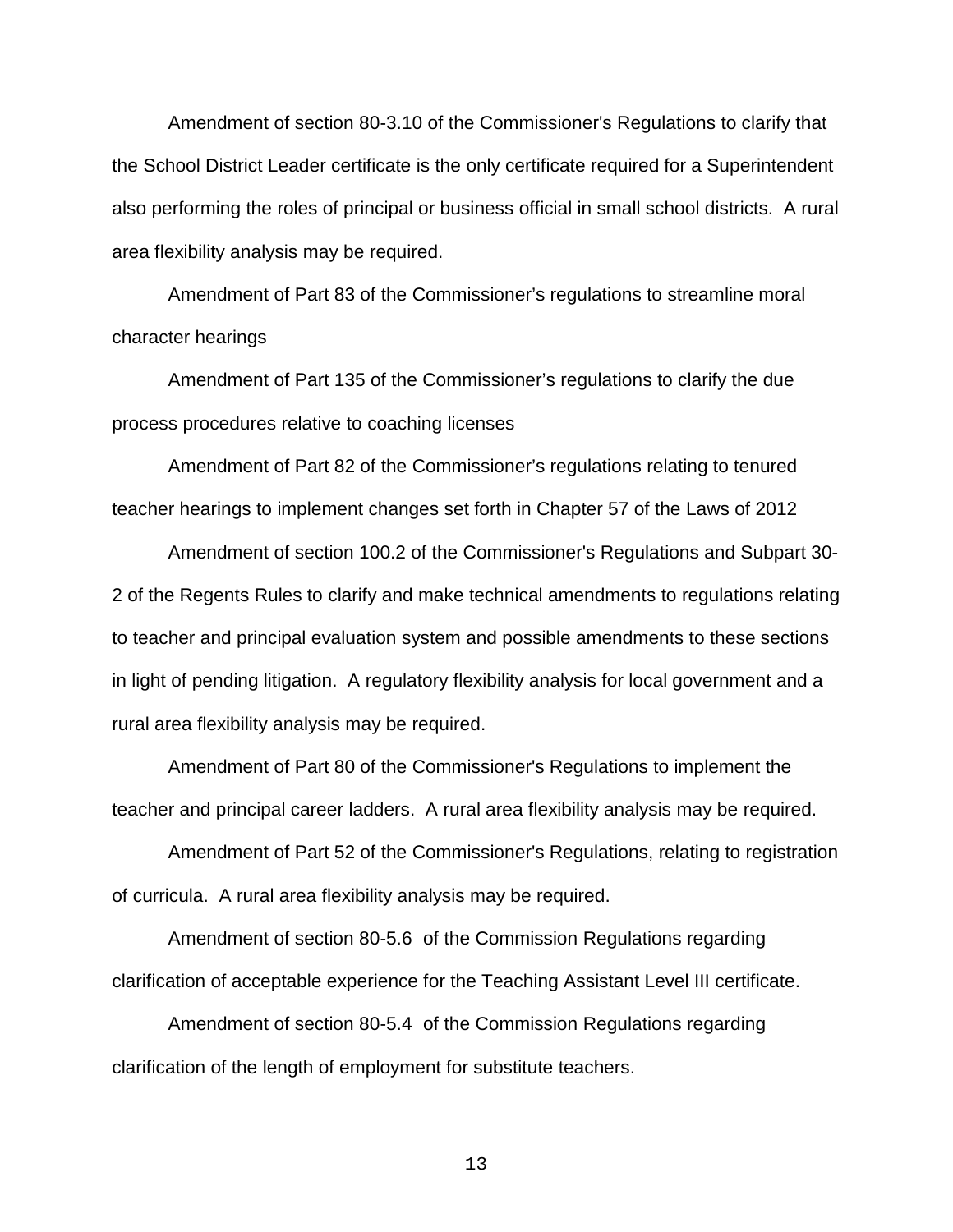Amendment of section 80-1.2 of the Commission Regulations regarding clarification of what a year of experience is.

Amendment of section 80-1.6 of the Commission Regulations regarding automatic issuance of a third year time extension.

Repeal of section 80-5.8 of the Commission Regulations regarding a regional credential.

Amendment of section 80-5.13 of the Commission Regulations to remove the requirement for the Initial certificate to be pre-dated to the effective date of the Transitional B.

Amendment of section 80-3.3 of the Commission Regulations regarding the ability to hold an equivalent regular certificate from another jurisdiction and have three years of the past seven years of employment under that certificate.

Amendment of section 80-5.17 of the Commission Regulations for the Conditional Initial certificate. Remove the requirement for the completion of the exams at least 60 days prior to the expiration of the Conditional Initial certificate.

Amendment of section 80-3.6 of the Commission Regulations for the Professional Development requirement.

# Agency Representative

Information may be obtained, and written comments may be submitted, concerning any of the above proposed amendments by contacting:

John D'Agati

Deputy Commissioner for the Office of Higher Education

New York State Education Department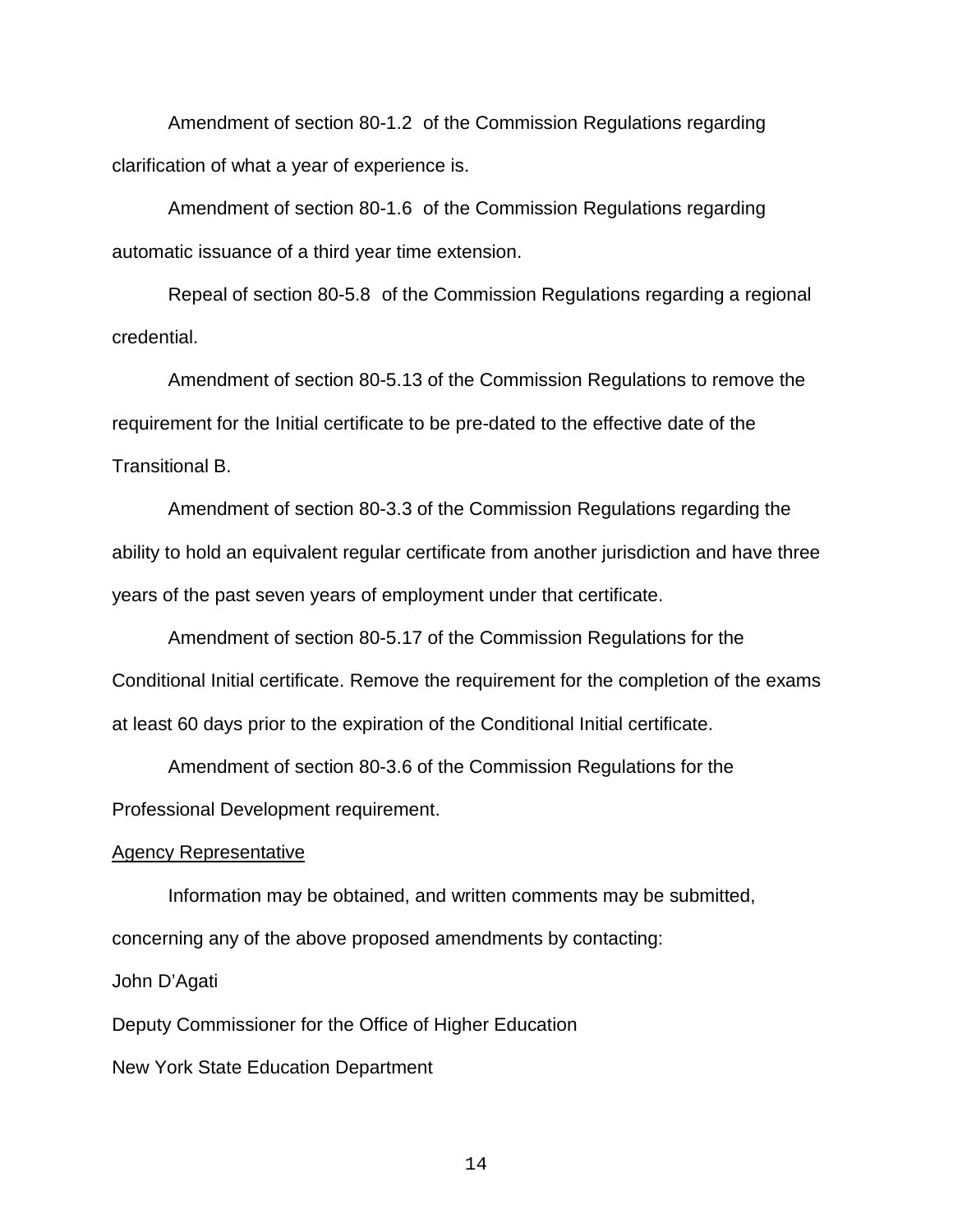Office of Higher Education Room 977, Education Building Annex 89 Washington Avenue Albany, New York 12234 (518) 486-3633

# [sroberso@nysed.mail.gov](mailto:sroberso@nysed.mail.gov)

# OFFICE OF THE PROFESSIONS

Amendment of Part 29 of the Regents Rules relating to definitions of unprofessional conduct in the public accountancy and certified public accountancy professions. A regulatory flexibility analysis for small businesses and a rural area flexibility analysis may be required.

Amendment of Parts 52 and 77 of the Commissioner's Regulations relating to the educational standards necessary for licensure in physical therapy. A regulatory flexibility analysis for small businesses and a rural area flexibility analysis may be required.

Amendment of Parts 52 and 79 of the Commissioner's Regulations relating to authorization for the practice of polysomnographic technology. A regulatory flexibility analysis for small businesses and a rural area flexibility analysis may be required.

Amendment of Part 52 and Subpart 79-8 of the Commissioner's Regulations relating to educational requirements for licensure in medical physics. A rural area flexibility analysis may be required.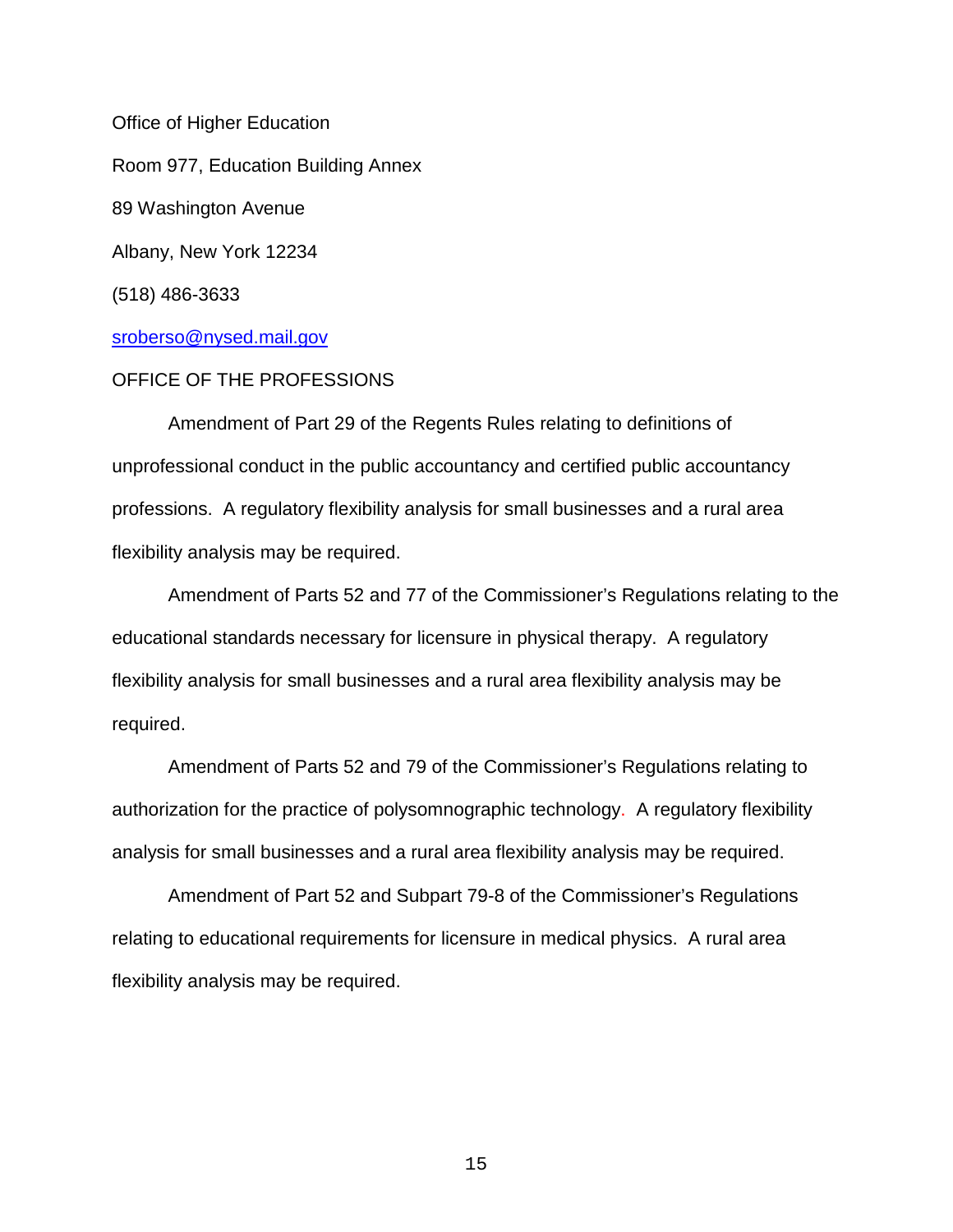Amendment of Part 61 of the Commissioner's Regulations relating to dental anesthesia certification. A regulatory flexibility analysis for small businesses and a rural area flexibility analysis may be required.

Amendment of Part 63 of the Commissioner's Regulations relating to interpretation and translation requirements for prescription drugs and standardized medication labeling and to standardized patient-centered data elements with regard to prescription medications. A regulatory flexibility analysis for small businesses and a rural area flexibility analysis may be required.

#### Agency Representative:

Information may be obtained, and written comments may be submitted, concerning any of the above proposed amendments by contacting:

Douglas E. Lentivech Deputy Commissioner for the Professions New York State Education Department Office of the Professions 89 Washington Avenue West Wing, Second Floor - Education Building Albany, NY 12234 (518) 486-1765

[opdepcom@mail.nysed.gov](mailto:opopr@mail.nysed.gov)

# OFFICE OF CULTURAL EDUCATION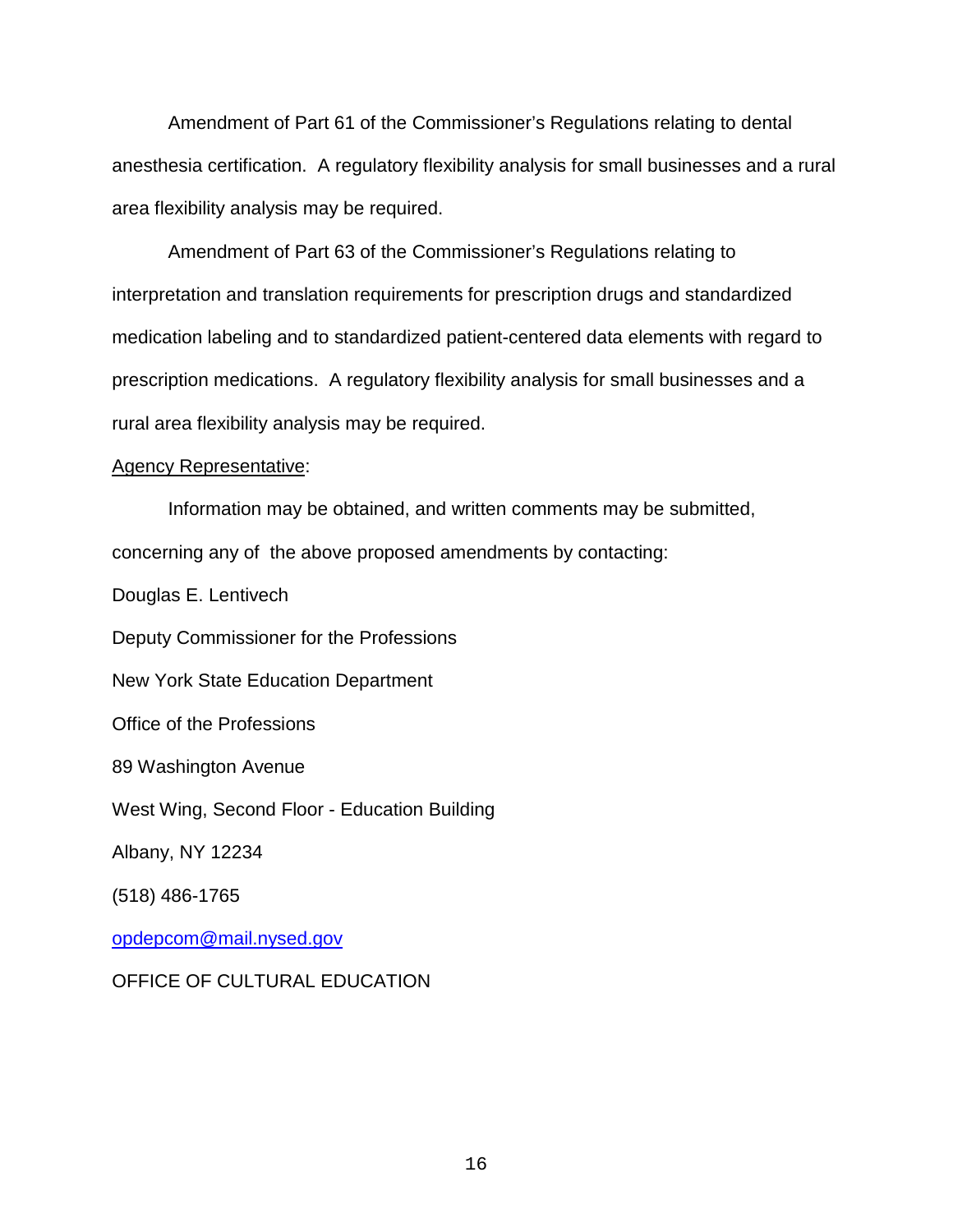Amendment of Part 90 of the Commissioner's Regulations, relating to the library and library system programs and services. A regulatory flexibility analysis for local government and a rural area flexibility analysis may be required.

#### Agency Representative

Information may be obtained, and written comments may be submitted, concerning the above proposed amendment by contacting:

Bernard A. Margolis

State Librarian and Assistant Commissioner for Libraries

New York State Education Department

New York State Library

Room 10C34

Albany, NY 12230

(518) 474-5930

#### bmargolis@mail.nysed.gov

Amendment of sections 189.1 and 189.3 of the Commissioner's regulations relating to the Documentary Heritage program, to revise procedures for the award of grants and for the provision of field services. A regulatory flexibility analysis for local government and a rural area flexibility analysis may be required.

Amendment of Part 188 of the Commissioner's Regulations related to state government archives and records management to update the agency fee list to match the current organizational structure of executive branch agencies. A regulatory flexibility analysis for local government and a rural area flexibility analysis may be required. Agency Representative: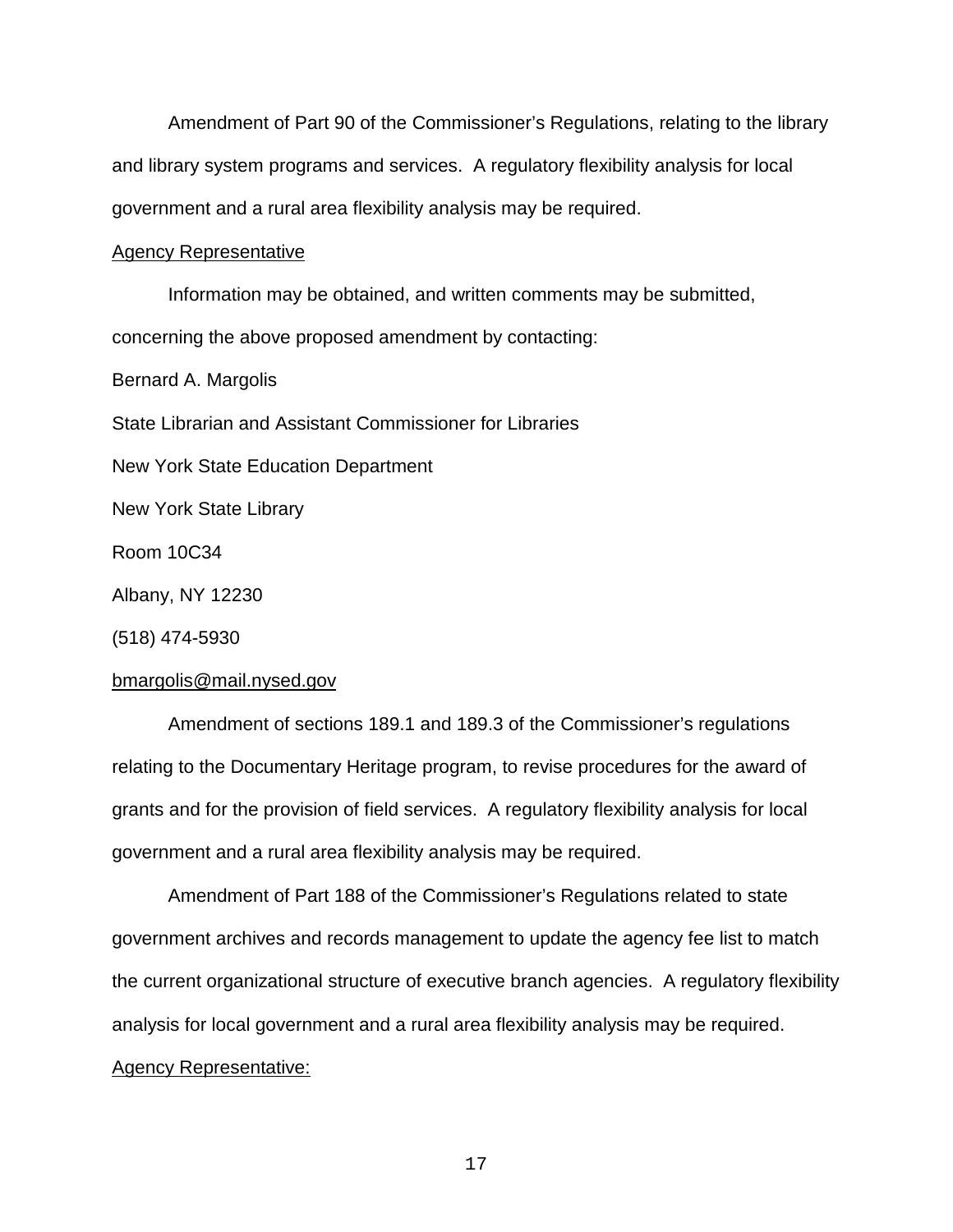Information may be obtained, and written comments may be submitted, concerning any of the above proposed amendments by contacting: Christine Ward Assistant Commissioner for the State Archives 9A49 Cultural Education Center Albany, New York 12230 (518) 473-7091 cward@mail.nysed.gov

# OFFICE OF ADULT CAREER AND CONTINUING EDUCATION SERVICES (ACCES) BUREAU OF PROPRIETARY SCHOOL SUPERVISION

A series of Amendments of Part 126 of the Commissioner's Regulations would be proposed if enabling legislation amending Article 101 of the Education Law is enacted. Those amendments would include the following:

Amendment of Part 126 of the Commissioner's Regulations to change the title of schools supervised from "Private Trade and Correspondence Schools" to "Licensed Private Career Schools and Certified English as a Second Language Schools." It removes the distinction between licensed private schools, registered business schools, and computer training facilities. A regulatory flexibility analysis for small businesses and a rural area flexibility analysis may be required.

Amendment of Part 126 of the Commissioner's Regulations to remove the subjects taught in a registered business school or computer training facility as they no longer apply. ESL schools and requirements for licensing are added. A regulatory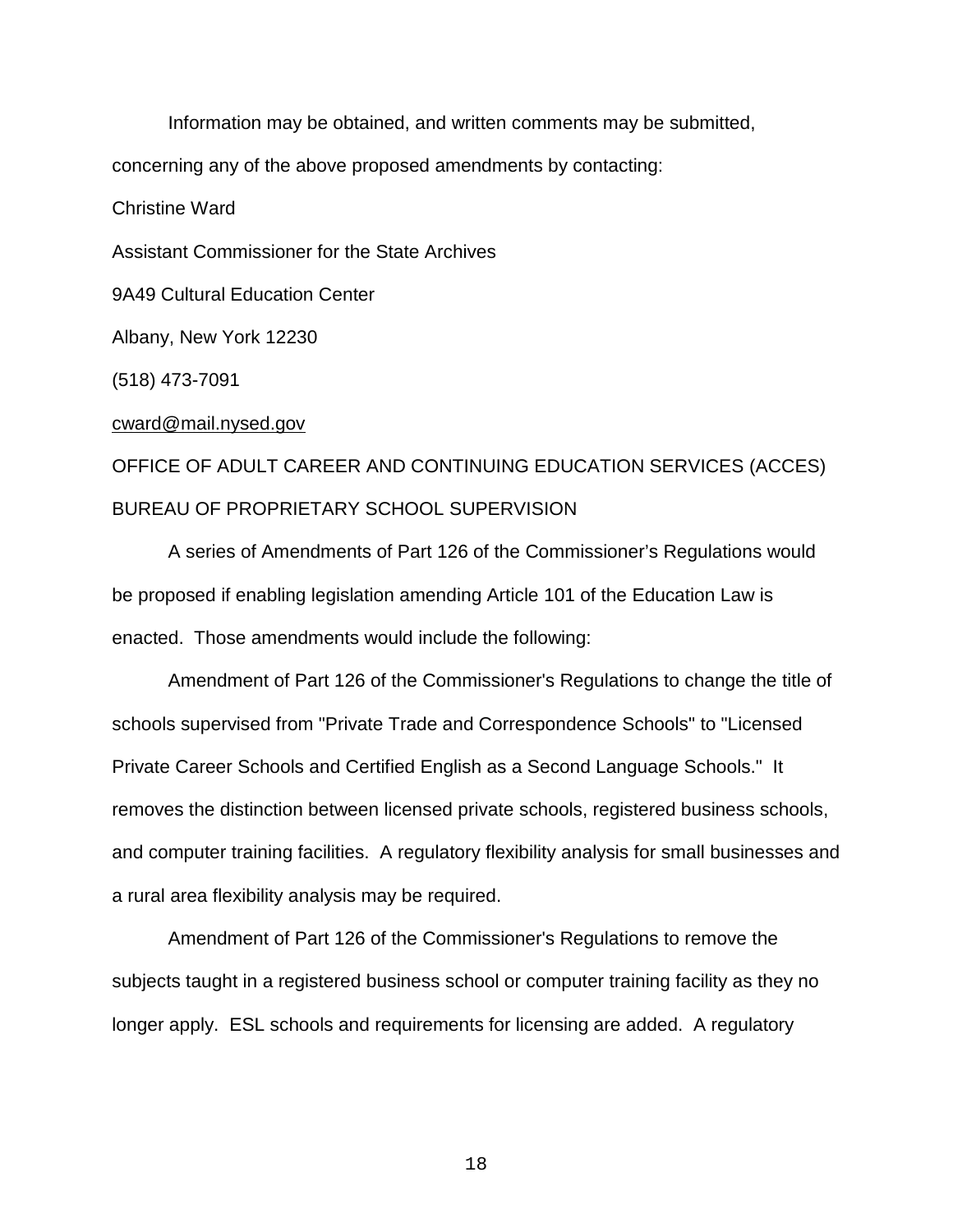flexibility analysis for small businesses and a rural area flexibility analysis may be required.

Amendment of Part 126.of the Commissioner's Regulations to specifically include that schools teaching personal training as schools requiring licensing. A regulatory flexibility analysis for small businesses and a rural area flexibility analysis may be required.

Amendment of Part 126 of the Commissioner's Regulations to clarify the parameters for offering of workshops or trade shows without licensure. A regulatory flexibility analysis for small businesses and a rural area flexibility analysis may be required.

Amendment of Part 126 of the Commissioner's Regulations to reflect the new school application fee of \$5,000 and the increased fees for renewal application fees. A regulatory flexibility analysis for small businesses and a rural area flexibility analysis may be required.

Amendment of Part 126 of the Commissioner's Regulations to add the new category of candidacy schools and the requirements for being a candidacy school. This will offer institutions the ability to continue operation while seeking licensure. A regulatory flexibility analysis for small businesses and a rural area flexibility analysis may be required.

 Amendment of Part 126 of the Commissioner's Regulations to raise the requirement to submit audited financial statements to schools with \$500,000 gross tuition income or above. A regulatory flexibility analysis for small businesses and a rural area flexibility analysis may be required.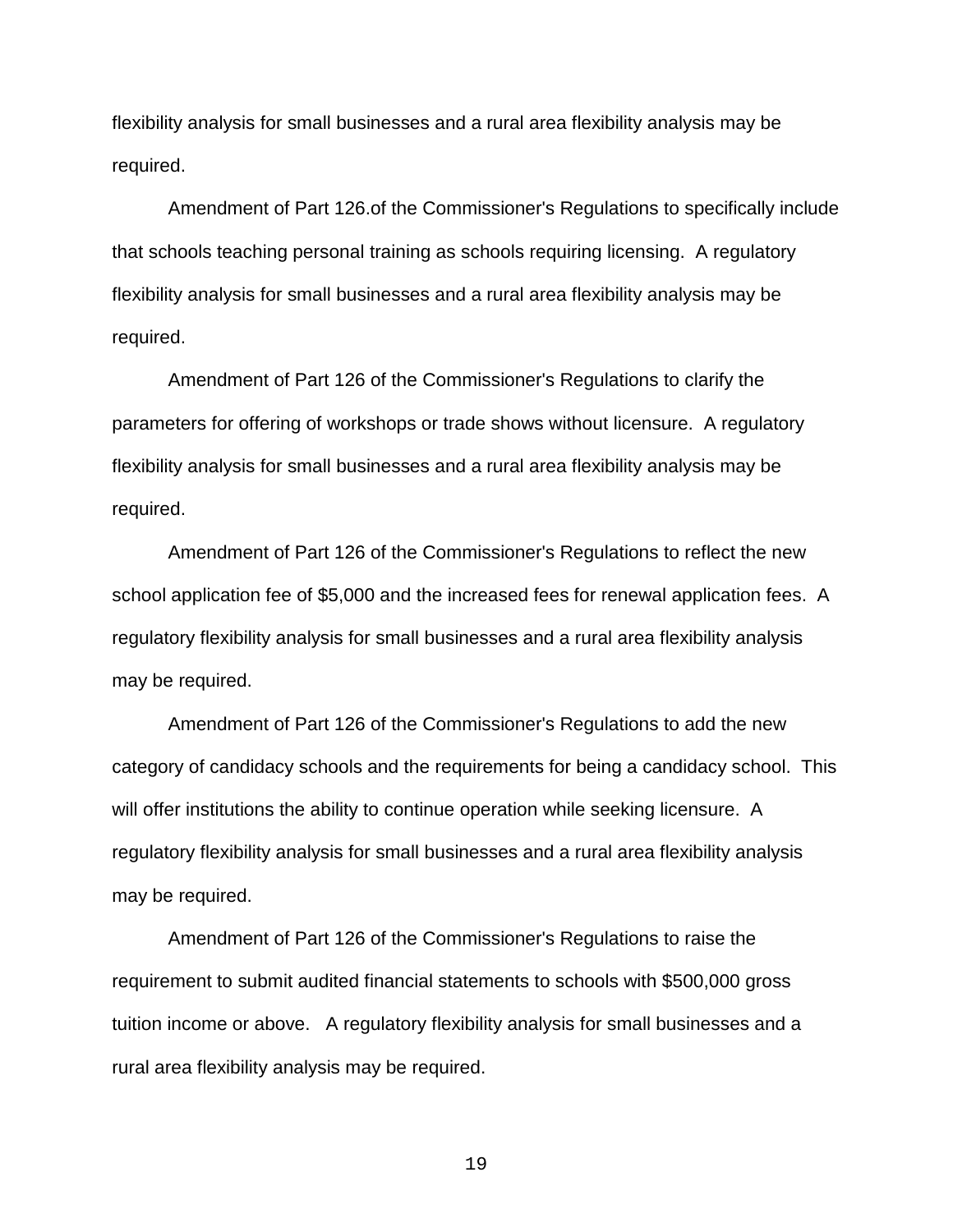Amendment of Part 126 of the Commissioner's Regulations adds an additional condition under which the Commissioner might deny, suspend, revoke, or decline to renew a license. This permits the Commissioner to review financial viability of the school in order to reduce the threat to student tuition funds, school closure, and the Tuition Reimbursement Account (TRA). A regulatory flexibility analysis for small businesses and a rural area flexibility analysis may be required.

Amendment of Part 126 of the Commissioner's Regulations permits the Commissioner to review a school report on its financial health and to identify methods of restoring viability while the school has been placed on probation. A regulatory flexibility analysis for small businesses and a rural area flexibility analysis may be required.

Amendment of Part 126 of the Commissioner's Regulations to eliminate the transfer of ownership for schools. Rather, a new school application will be required for any ownership transfer of 25 percent or more to prevent 'flipping'. A regulatory flexibility analysis for small businesses and a rural area flexibility analysis may be required.

Amendment of Part 126 of the Commissioner's Regulations to redefine the calculation of tuition assessment based on length of licensure to clarify the current guidelines. A regulatory flexibility analysis for small businesses and a rural area flexibility analysis may be required.

Amendment of Part 126 of the Commissioner's Regulations to prescribe loan disbursement based on cost of program to protect both the student and the TRA. Excluded are credit card payments or personal payment by another party. A regulatory flexibility analysis for small businesses and a rural area flexibility analysis may be required.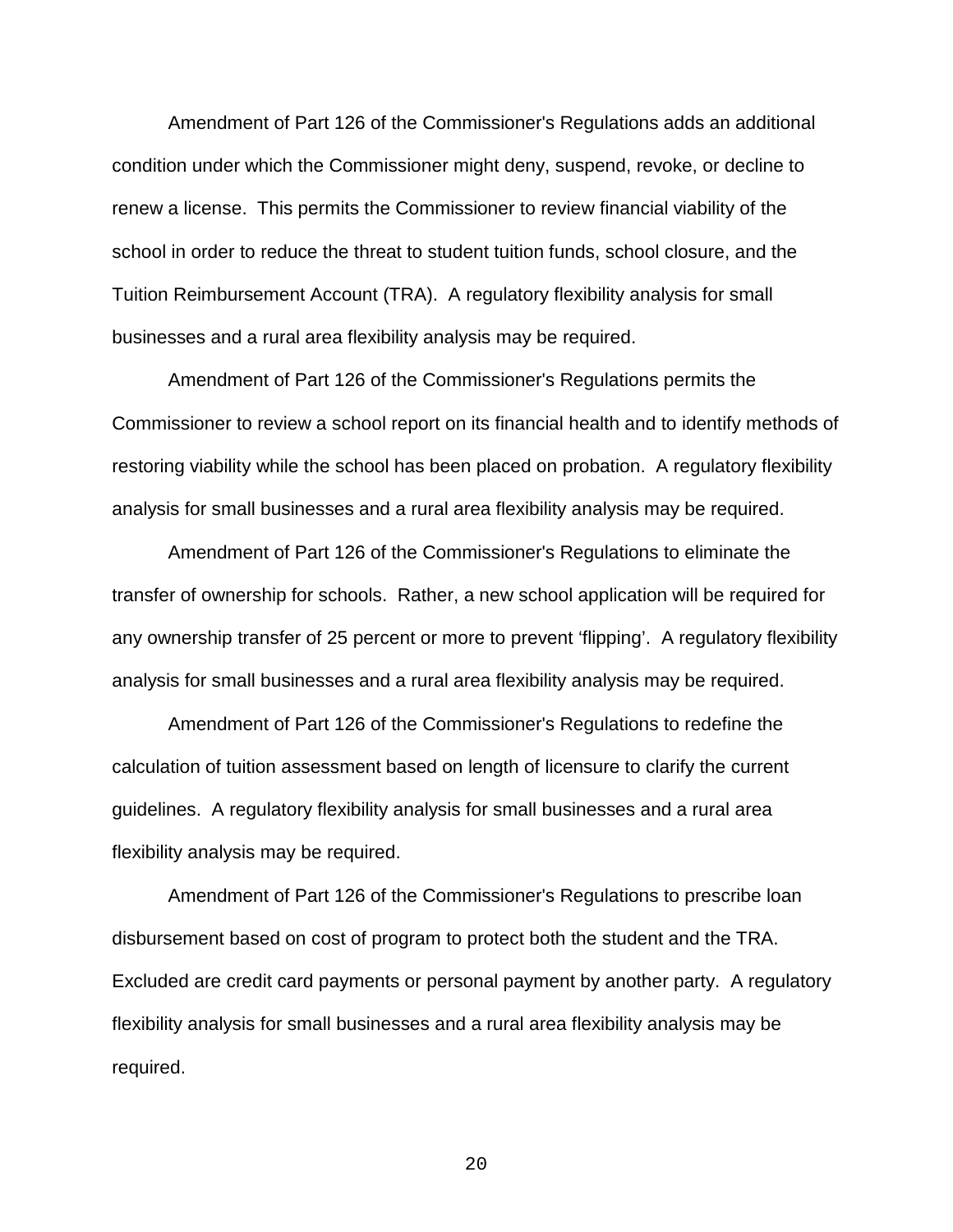Amendment of Part 126 of the Commissioner's Regulations to add additional entrance requirements for shorter courses to inform higher-end certification courses where students already have specific pre-requisites. A regulatory flexibility analysis for small businesses and a rural area flexibility analysis may be required.

Amendment of Part 126 of the Commissioner's Regulations to require that all catalogs include a weekly tuition liability chart to show students what liability they have if they drop out. A regulatory flexibility analysis for small businesses and a rural area flexibility analysis may be required.

Amendment of Part 126 of the Commissioner's Regulations to institute a fee for curriculum review to reflect the resources dedicated to this function. A regulatory flexibility analysis for small businesses and a rural area flexibility analysis may be required.

Amendment of Part 126 of the Commissioner's Regulations to lift the restrictions on teacher licensure so that a licensed teacher may teach at any school. This will reduce the number of unlicensed teachers and improve their employability. A regulatory flexibility analysis for small businesses and a rural area flexibility analysis may be required.

Amendment of Part 126 of the Commissioner's Regulations to define under what circumstances a student at a candidate school may file a complaint. Students at candidate schools must receive disclosure that the protections afforded students at licensed schools do not apply to them. A regulatory flexibility analysis for small businesses and a rural area flexibility analysis may be required.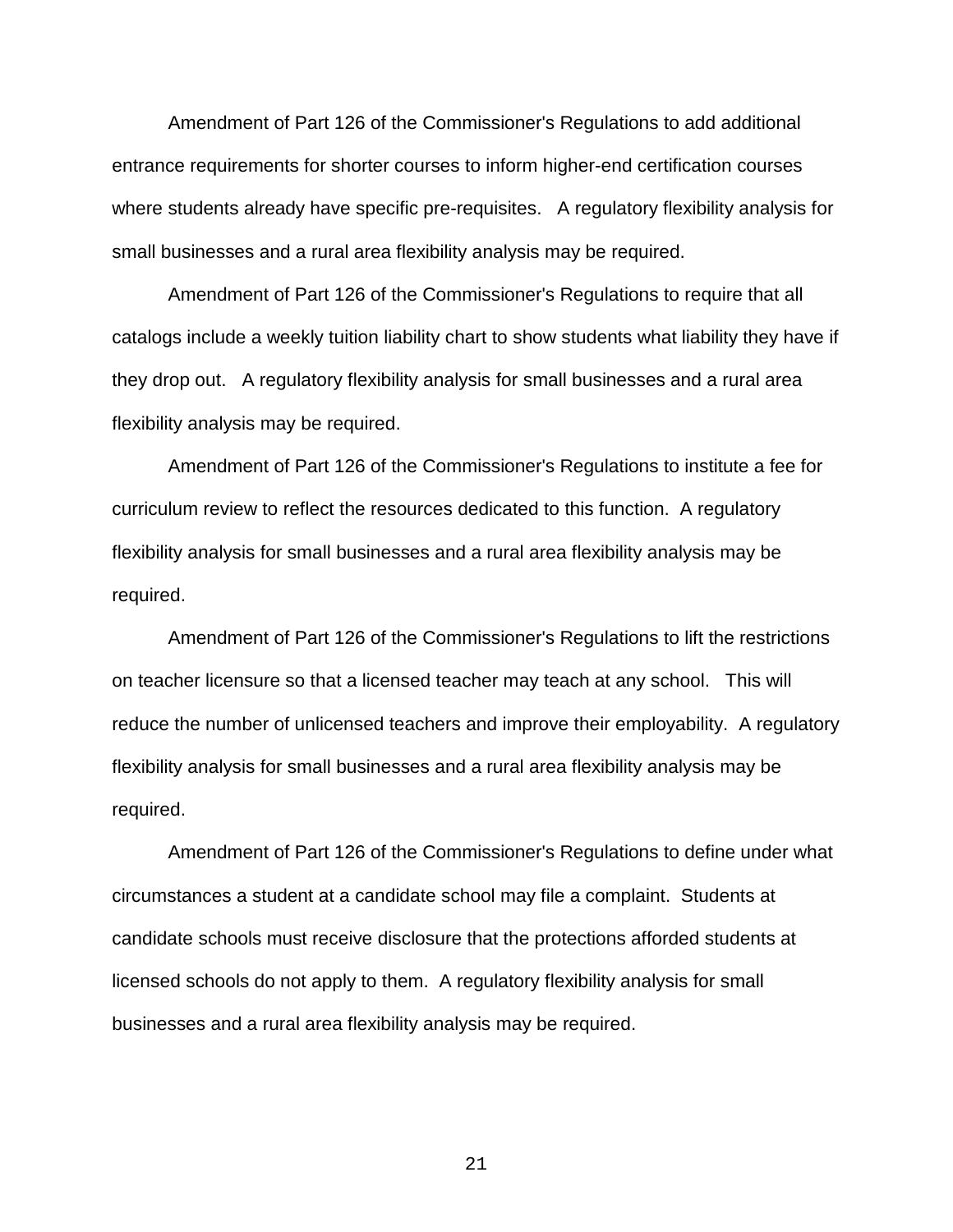Amendment of Part 126 of the Commissioner's Regulations to increase fines for civil penalties and administrative sanctions. A regulatory flexibility analysis for small businesses and a rural area flexibility analysis may be required.

Amendment of Part 126 of the Commissioner's Regulations to permit the director to apply for an agent license at no additional cost as part of the licensing process. A regulatory flexibility analysis for small businesses and a rural area flexibility analysis may be required.

Amendment of Part 126 of the Commissioner's Regulations to increase the cost of an agent certification, while adding another year to the length of the certification. A regulatory flexibility analysis for small businesses and a rural area flexibility analysis may be required.

Amendment of Part 126 of the Commissioner's Regulations to permit the Department to effect teach out agreements in the event that the closing school has not done so. A regulatory flexibility analysis for small businesses and a rural area flexibility analysis may be required.

Amendment of Part 126 of the Commissioner's Regulations to expand the items that are reimbursable through the TRA at the time of school closure to include reimbursement for fees and book charges. A regulatory flexibility analysis for small businesses and a rural area flexibility analysis may be required.

Amendment of Part 126 of the Commissioner's Regulations to clarify what action is taken if the TRA falls below a certain amount and rises above a certain amount. It defines the suspension and the resumption of tuition assessment, and to what schools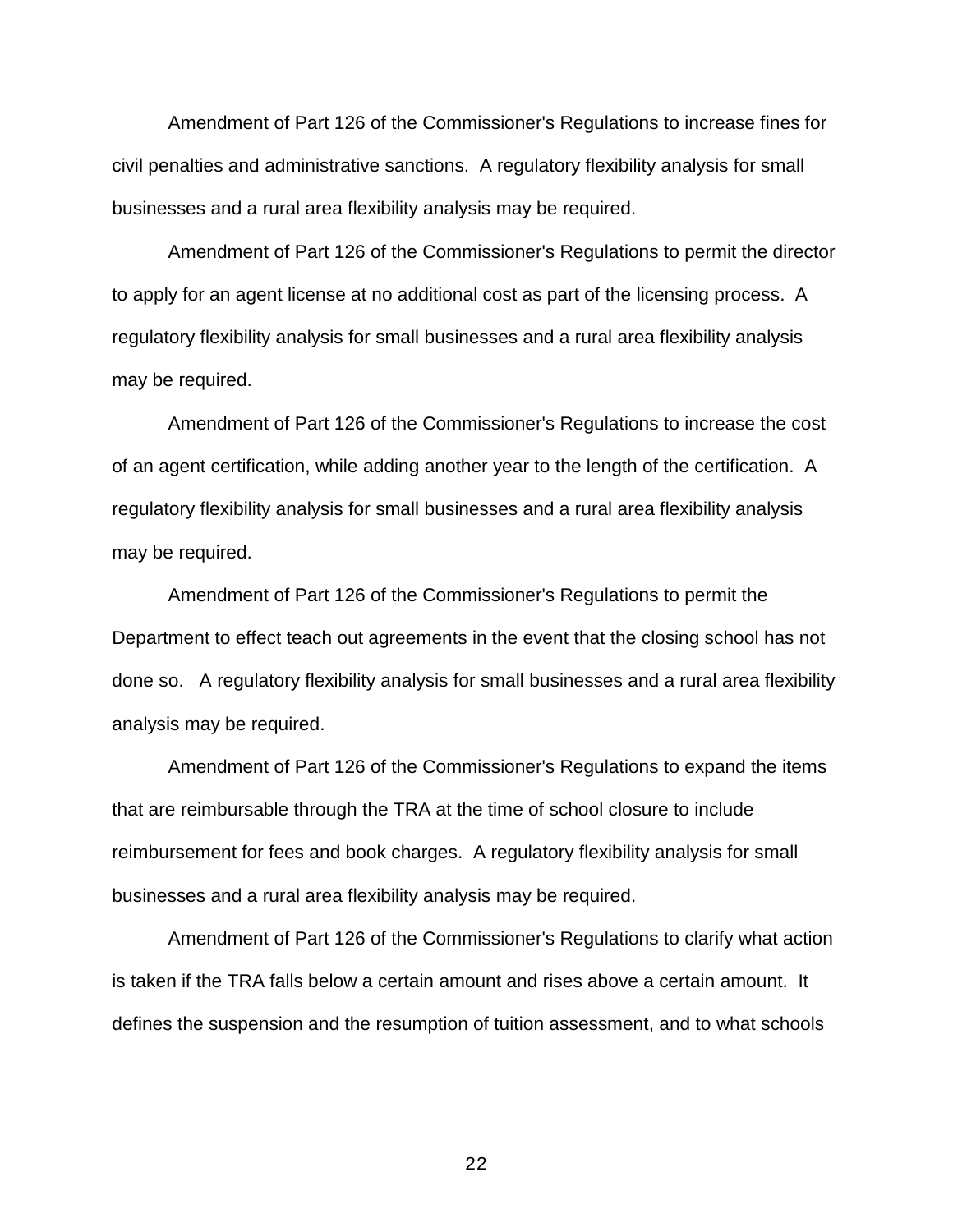this pertains. A regulatory flexibility analysis for small businesses and a rural area flexibility analysis may be required.

Amendment of Part 126 of the Commissioner's Regulations to provide for the Commissioner to use up to \$200,000 for the purpose of securing and scanning of closed school records to provide better student access to the records. A regulatory flexibility analysis for small businesses and a rural area flexibility analysis may be required.

Amendment of Part 126 of the Commissioner's Regulations to require the Office of the State Comptroller (OSC) to perform its audit of the TRA on a bi-annual basis, rather than yearly basis. An audited statement will be required. A regulatory flexibility analysis for small businesses and a rural area flexibility analysis may be required.

Amendment of Part 126 of the Commissioner's Regulations to install term limits for the Advisory Council members, with the provision that they may be re-elected. A regulatory flexibility analysis for small businesses and a rural area flexibility analysis may be required.

#### Agency Representative:

Information may be obtained, and written comments may be submitted, concerning the above proposed amendment by contacting:

Carole W. Yates, Director

ACCES—Proprietary School Supervision

99 Washington Avenue

One Commerce Plaza, Room 1613

Albany, NY 12234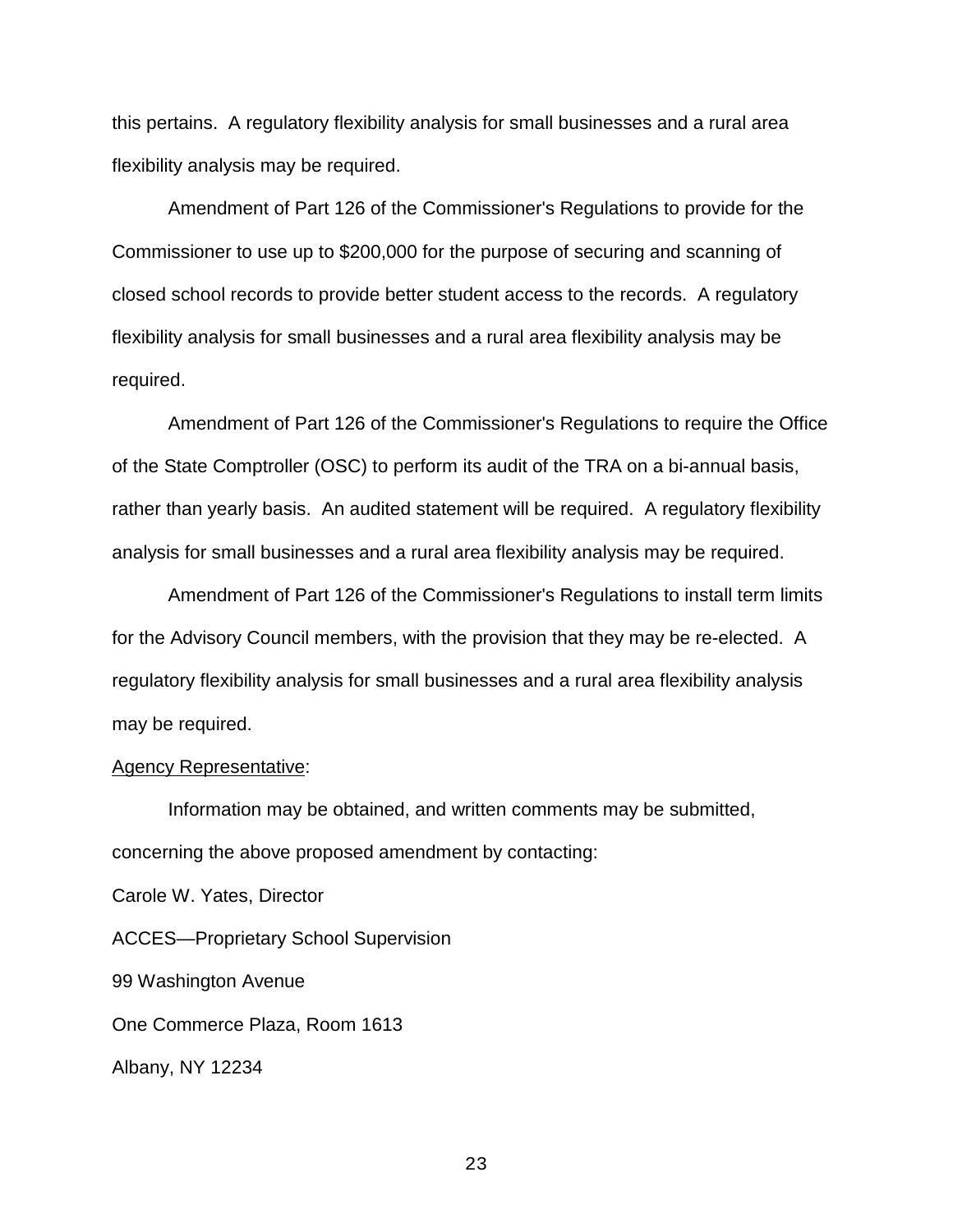#### Vocational Rehabilitation

Amendment of Parts 246, 247 and 248 of the Commissioner's Regulations relating to the State vocational rehabilitation and independent living programs, as necessary, to eliminate references to the former Office of Vocational and Educational Services for Individuals with Disabilities. A regulatory flexibility analysis for local government and a rural flexibility analysis may be required.

Amendment of Parts 246 and 247 of the Commissioner's Regulations relating to the State vocational rehabilitation program operated pursuant to Title I of the Rehabilitation Act, as may be appropriate in order to conform to possible changes made if Congress reauthorizes that act this year. A regulatory flexibility analysis for local government and a rural flexibility analysis may be required. A regulatory flexibility analysis for local government and a rural flexibility analysis may be required.

#### Agency representative:

Information may be obtained, and written comments may be submitted, concerning the modification or continuation of any of the above rules by contacting: Frank Coco, CRC Manager, VR Policy and Partnerships Office of Adult Career and Continuing Education Services Room 1603, One Commerce Plaza Albany, New York 12234 (518) 474-3946 [fcoco@mail.nysed.gov](mailto:fcoco@mail.nysed.gov) Adult Education Programs and Policy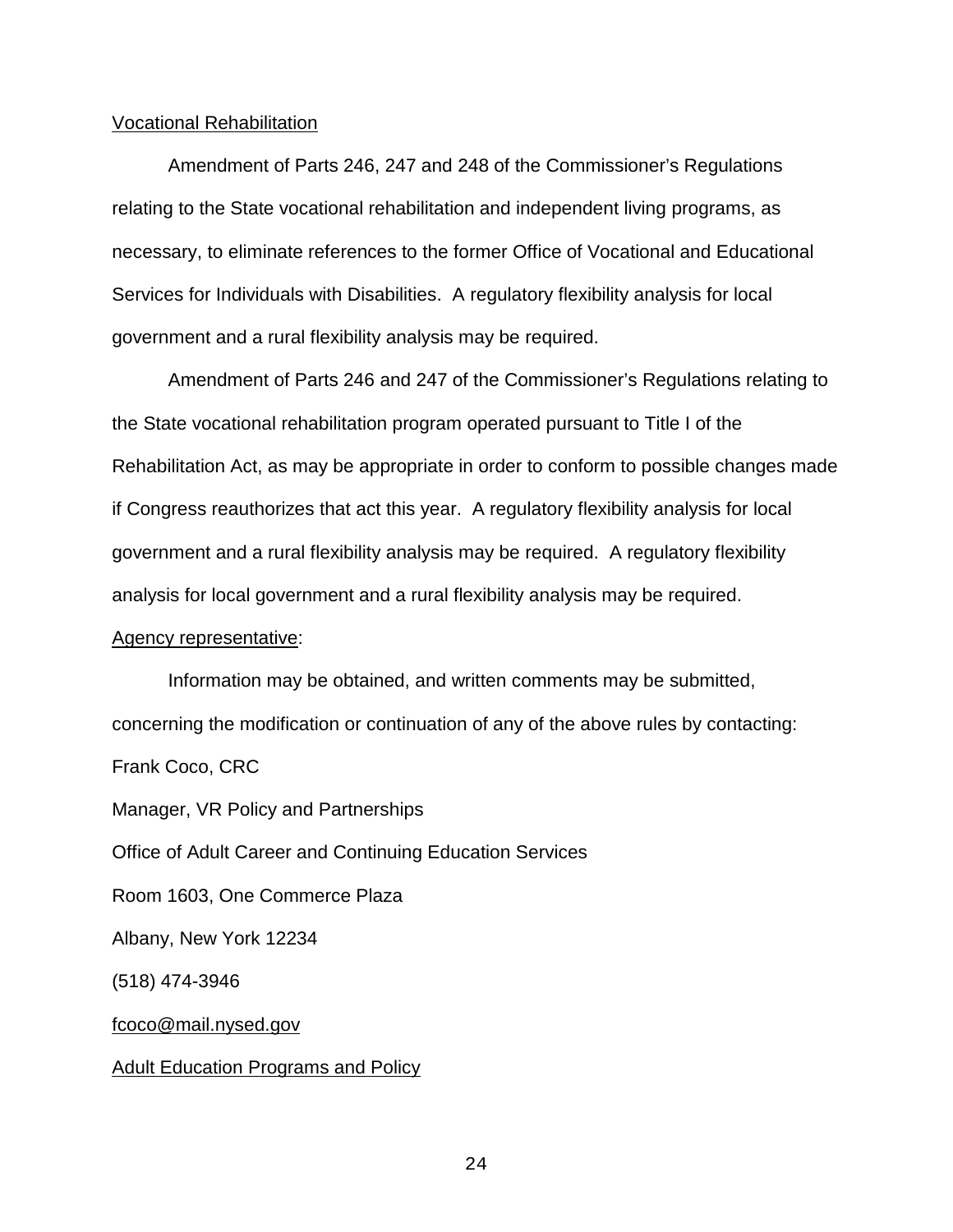Amendment of Section 100.7 of the Commissioner's Regulations to update and revise outdated provisions and to provide the National External Diploma Program as a third pathway to a New York State High School Equivalency Diploma beginning July 1, 2013.

### Agency Representative:

Information may be obtained, and written comments may be submitted concerning the above proposed amendment by contacting: Mark Leinung,

Director – Adult Education Programs and Policy

Adult Career and Continuing Education Services

New York State Education Department

Room 1622, One Commerce Plaza

Albany, NY 12234

(518) 474-8892

# [mleinung@mail.nysed.gov](mailto:mleinung@mail.nysed.gov)

# OFFICE OF STATE REVIEW

Amendment of section 279.1 of the Commissioner's Regulations, relating to the incorporation and clarification of definitions and other provisions, as relevant to statelevel review of hearings for students with disabilities, that are currently referenced in Parts 275 and 276; deletion of references to parts 275 and 276; clarification of the jurisdiction of a state review officer and procedures regarding state review proceedings; and clarification regarding the authority of a state review officer to review manifestation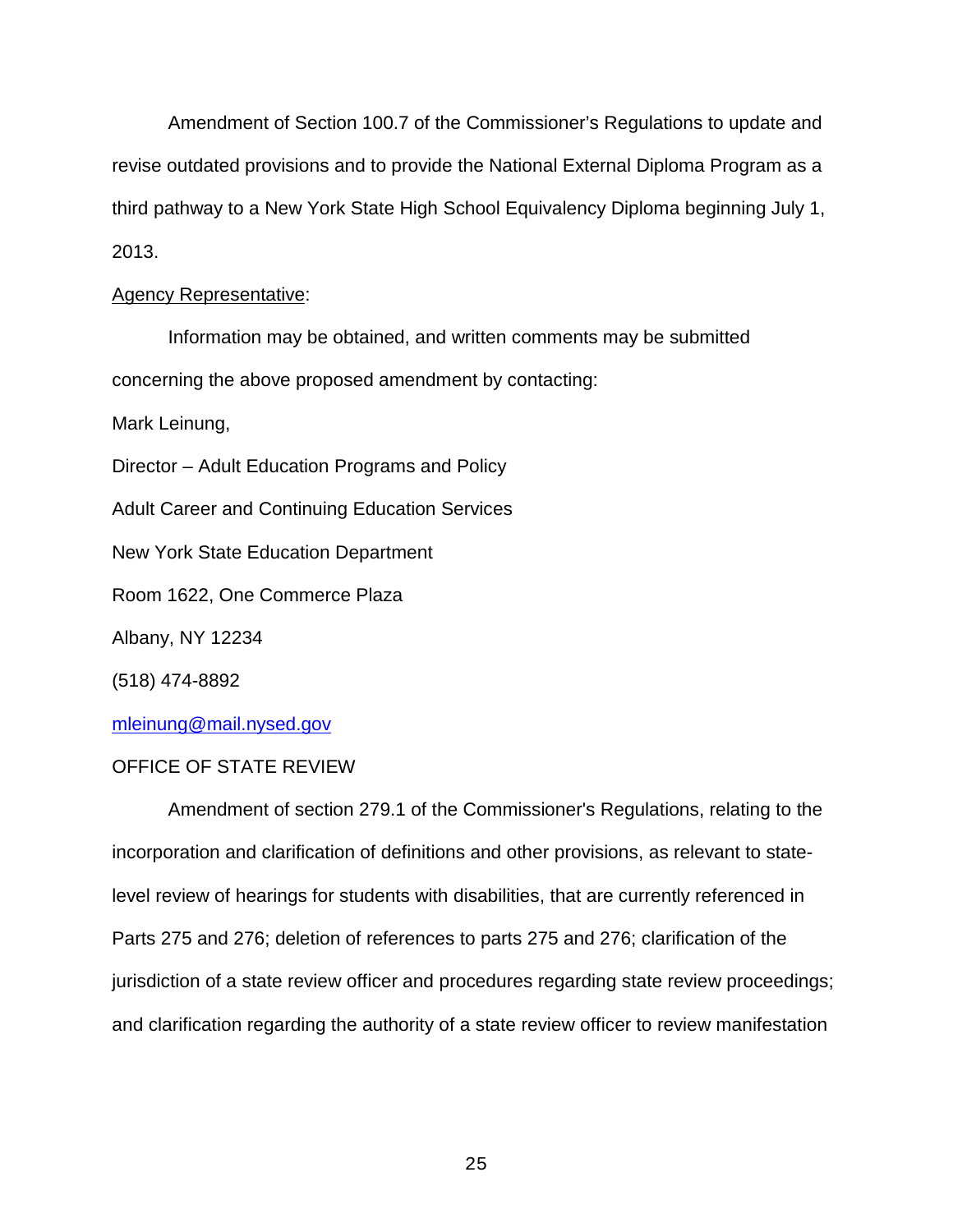determinations. A regulatory flexibility analysis for local government and a rural area flexibility analysis may be required.

Amendment of section 279.2 of the Commissioner's Regulations, relating to timelines for serving and filing a Notice of Intention to Seek Review; clarification of purpose of Notice of Intention to Seek review; clarification of timeframe in which to serve upon another party and file a Notice of Intention to Seek review; and addition of a notice of certification requirement. A regulatory flexibility analysis for local government and a rural area flexibility analysis may be required.

Amendment of section 279.3 of the Commissioner's Regulations, relating to service of an answer. A regulatory flexibility analysis for local government and a rural area flexibility analysis may be required.

Amendment of section 279.4 of the Commissioner's Regulations, relating to the initiation and scope of a review and the timeliness of an appeal, clarify sufficiency of content and time in which to serve the petition for review and memorandum of law upon the opposing party; procedures for filing a petition for review with the Office of State Review; and add disclosure of whether a related action or proceeding is pending in another forum. A regulatory flexibility analysis for local government and a rural area flexibility analysis may be required.

Amendment of section 279.5 of the Commissioner's Regulations, relating to the content and service of an answer and supporting papers upon the opposing party and filing with the Office of State Review. A regulatory flexibility analysis for local government and a rural area flexibility analysis may be required.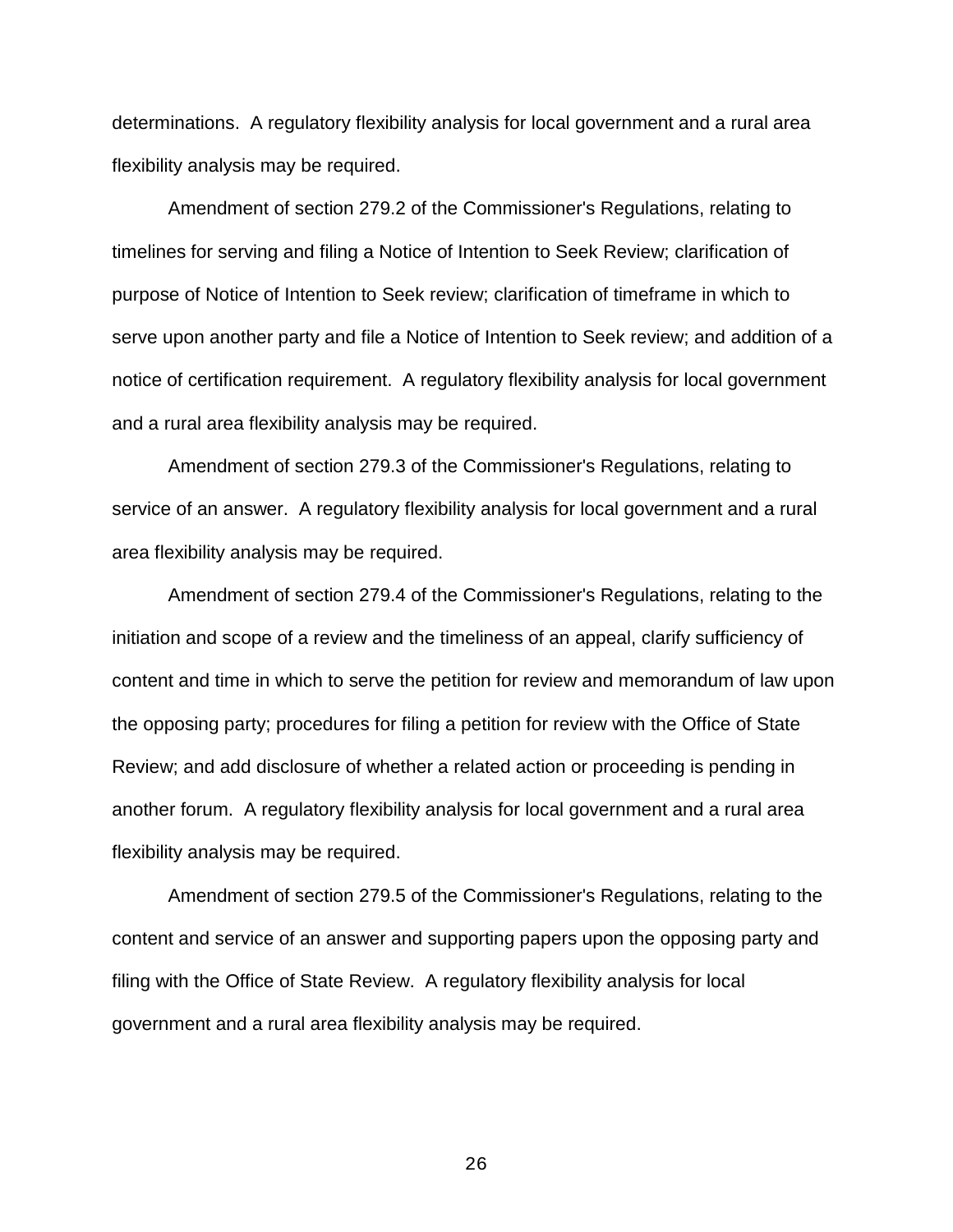Amendment of section 279.6 of the Commissioner's Regulations, relating to additional pleadings and new matters raised in an answer. A regulatory flexibility analysis for local government and a rural area flexibility analysis may be required.

Amendment of section 279.7 of the Commissioner's Regulations, relating to verification of pleadings. A regulatory flexibility analysis for local government and a rural area flexibility analysis may be required.

Amendment of section 279.8 of the Commissioner's Regulations, relating to the table of authorities, clarification of the requirement that pleadings be signed consistent with 22 NYCRR 130-1.1a(a); and submission of electronic copies of pleadings and memoranda of law. A regulatory flexibility analysis for local government and a rural area flexibility analysis may be required.

Amendment of section 279.9 of the Commissioner's Regulations, relating to content and submission of record; certification of record and clarification that 279.9 (b) refers to complete record. A regulatory flexibility analysis for local government and a rural area flexibility analysis may be required.

Amendment of section 279.10 of the Commissioner's Regulations, relating to requests for extensions of time and length of extensions permitted; submission of additional evidence; clarification of effect of agreements to extend the time in which to initiate a review. A regulatory flexibility analysis for local government and a rural area flexibility analysis may be required.

Amendment of section 279.11of the Commissioner's Regulations, relating to calculating date of mailing and type of mail. A regulatory flexibility analysis for local government and a rural area flexibility analysis may be required.